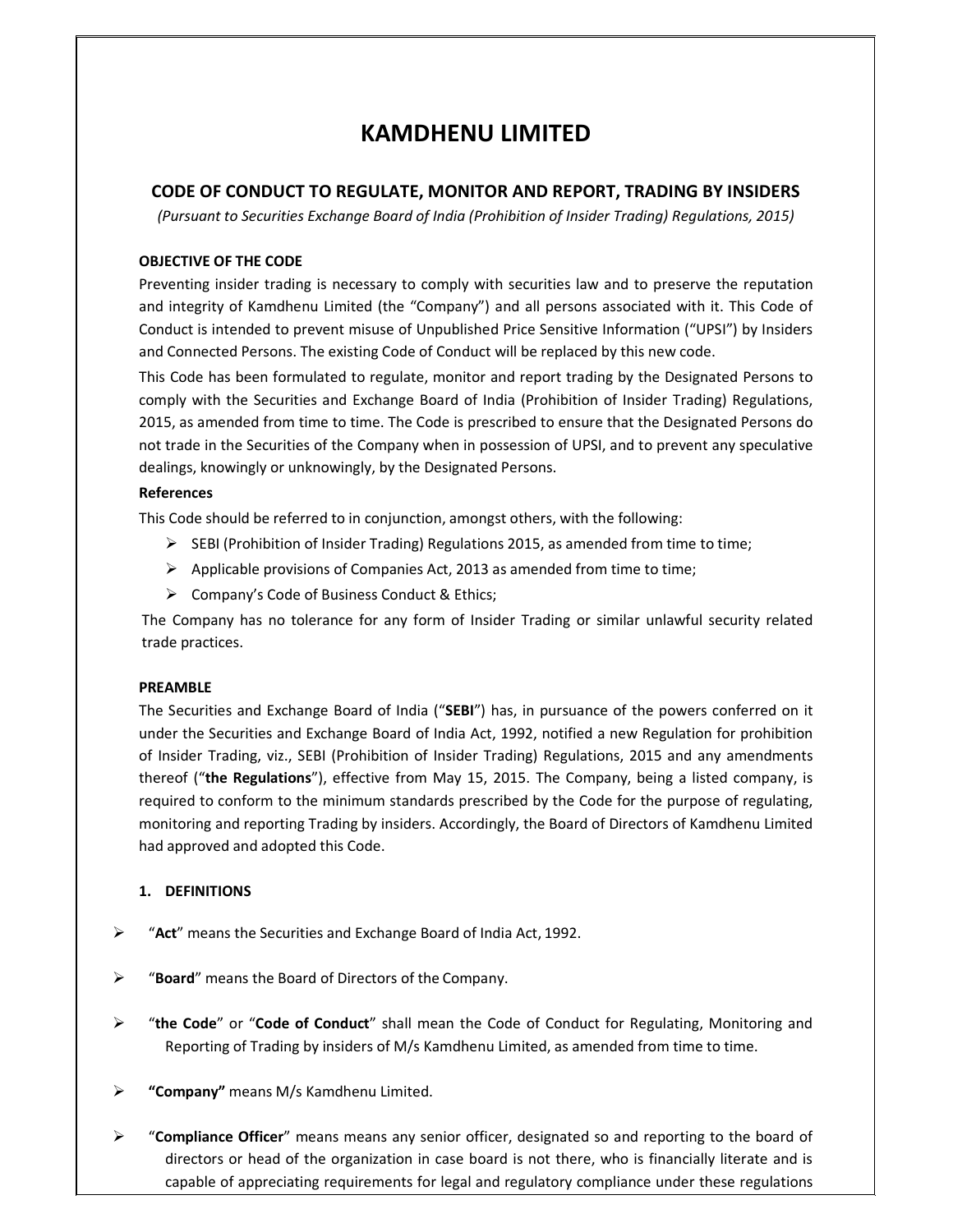and who shall be responsible for compliance of policies, procedures, maintenance of records, monitoring adherence to the rules for the preservation of unpublished price sensitive information, monitoring of trades and the implementation of the codes specified in these regulations under the overall supervision of the board of directors of the listed company or the head of an organization, as the case may be.

 $\triangleright$  Explanation – For the purpose of this regulation, "financially literate" shall mean a person who has the ability to read and understand basic financial statements i.e. balance sheet, profit and loss account, and statement of cash flows];

### **"Connected Person**" means,-

- (i) any person who is or has during the 6 months prior to the concerned act been associated with the Company, directly or indirectly, in any capacity including by reason of frequent communication with the officer/ employees or by being in any contractual, fiduciary or employment relationship or by being a Director, officer or an employee of the Company or holds any position including a professional or business relationship between himself/herself and the Company whether temporary or permanent, that allows such person, directly or indirectly, access to UPSI or is reasonably expected to allow such access.
- (ii) In addition to the above, the following category of persons shall be deemed to be Connected Persons unless the contrary is established:
	- i. an Immediate Relative of Connected Persons specified in clause (i); or
	- ii. an intermediary as specified in section 12 of the Act or an employee or director thereof; or
	- iii. an investment company, trustee company, asset management company or an employee or director thereof; or
	- iv. an official of a stock exchange or of clearing house or corporation; or
	- v. a member of board of trustees of a mutual fund or a member of the Board of Directors of the asset management company of a mutual fund or is an employee thereof; or
	- vi. a member of the Board or an employee, of a public financial institution as defined in section 2 (72) of the Act; or
	- vii. an official or an employee of a self-regulatory organization recognised or authorized by SEBI; or
	- viii. a banker of the company; or
	- ix. a concern, firm, trust, Hindu undivided family, company or association of persons wherein a director of a company or his Immediate Relative or banker of the company, has more than 10% of the holding or interest.
- "**Dealing in Securities**" means an act of subscribing to, buying, selling or agreeing to subscribe to, buy, sell or deal in the securities of the Company either as principal or agent.
- **"Director"** means and includes every Director on the Board of the Company.
- **"Employee"** means every Employee of the Company including the Directors in the employment of the Company.
- **"Generally Available Information"** means information that is accessible to the public on a nondiscriminatory basis. Information published on the website of a stock exchange, would ordinarily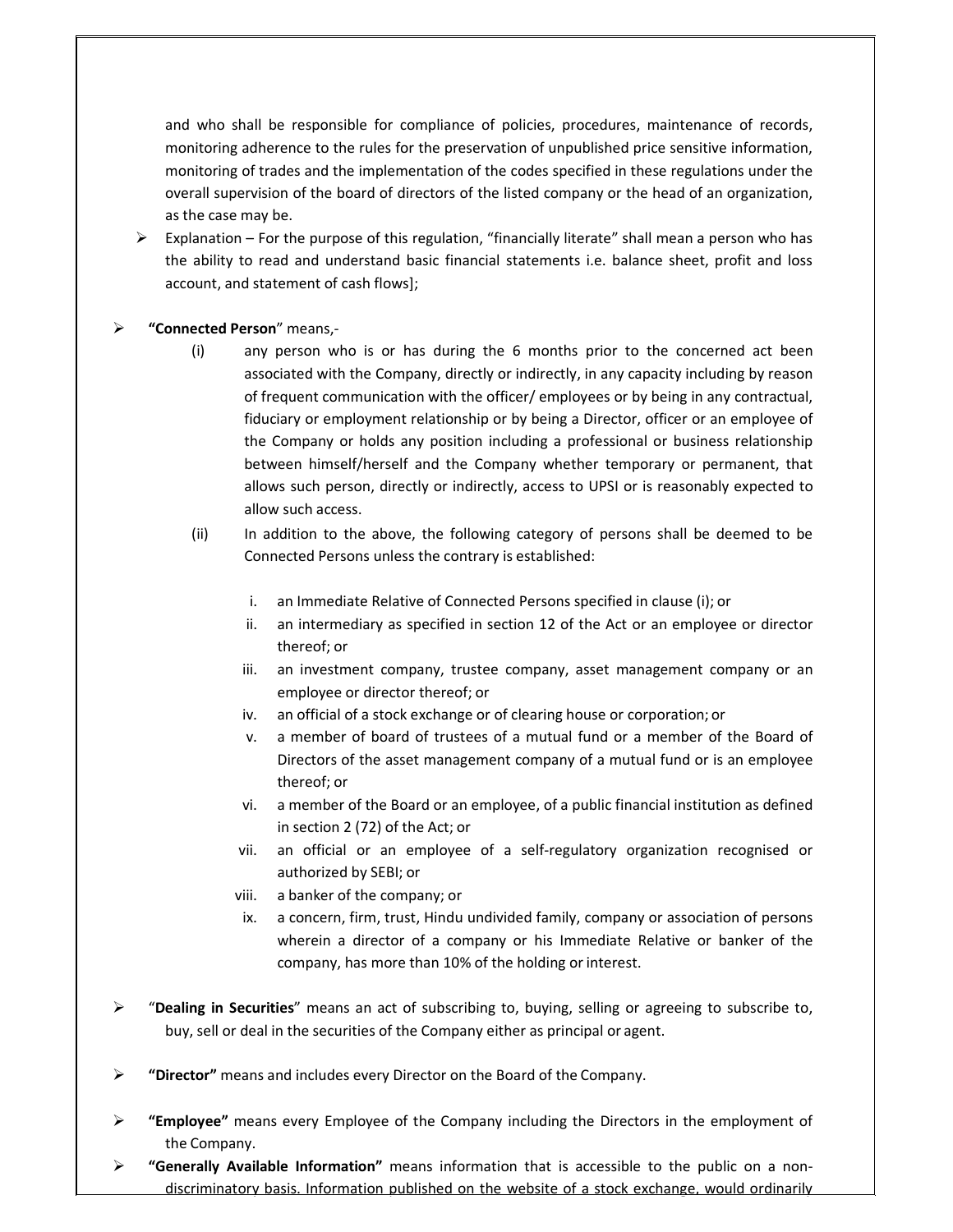be considered generally available.

- **"Immediate Relative"** means Spouse of a person and includes parent, sibling, and child of such person or of the spouse, any of whom is either dependent financially on such person, or consults such person in taking decisions relating to Trading in securities.
- **EXECUTE: "Insider**" means any person who is:
	- i. a Connected Person; or
	- ii. in possession of or having access to UPSI.
- **"Key Managerial Personnel"** means a person as defined in Section 2 (51) of the Companies Act, 2013.
- **"Listing Agreement"** means the Agreement prescribed by the SEBI.
- **"Non- Trading Period"** means:
	- i. the period, i.e., the number of Trading Days, before and after the date of a meeting of the Board or shareholders of the Company where 'UPSI' (as defined in Clause 1.28 below) is to be considered as provided under Clause 5 of the Code; or
	- ii. such other period(s) as may be decided and notified by the Compliance Officer.
- **"Promoter"** means a person defined as a Promoter under the SEBI (Issue of Capital and Disclosure Requirements) Regulations, 20018 or any modification thereof.
- **"promoter group"** means as the meaning assigned to it under the Securities and Exchange Board of India (Issue of Capital and Disclosure Requirements) Regulations, 2018 or any modification thereof;
- **"proposed to be listed"** shall include securities of an unlisted company:
- $\triangleright$  (i) if such unlisted company has filed offer documents or other documents, as the case may be, with the Board, stock exchange(s) or registrar of companies in connection with the listing; or

(ii) if such unlisted company is getting listed pursuant to any merger or amalgamation and has filed a copy of such scheme of merger or amalgamation under the Companies Act, 2013;

- **"Securities Exchange Board of India" or "SEBI"** means the regulatory body for the investment market in India, constituted under the resolution of the Government of India in the Department of Economic Affairs.
- **"Securities"** shall have the meaning assigned to it under the Securities Contracts (Regulation) Act, 1956 (42 of 1956) or any modification thereof except units of a mutual fund.
- **"Specified"** means specified by SEBI in writing.
- **"Specified Person"** shall mean and include:
	- a. Directors as defined in Clause 1.8;
	- b. Connected Persons as defined in Clause 1.6;
	- c. Insiders as defined in Clause 1.12;
	- d. Designated employees, namely:
		- i. every employee in the grade of General Manager and above;
		- ii. every employee in the Finance, Accounts, Secretarial and Legal Department who may be designated as such and informed by the Compliance Officer;
		- iii. any other employee as may be determined and informed by the Compliance Officer from time to time;
		- iv. Directors;
		- v. Connected Persons;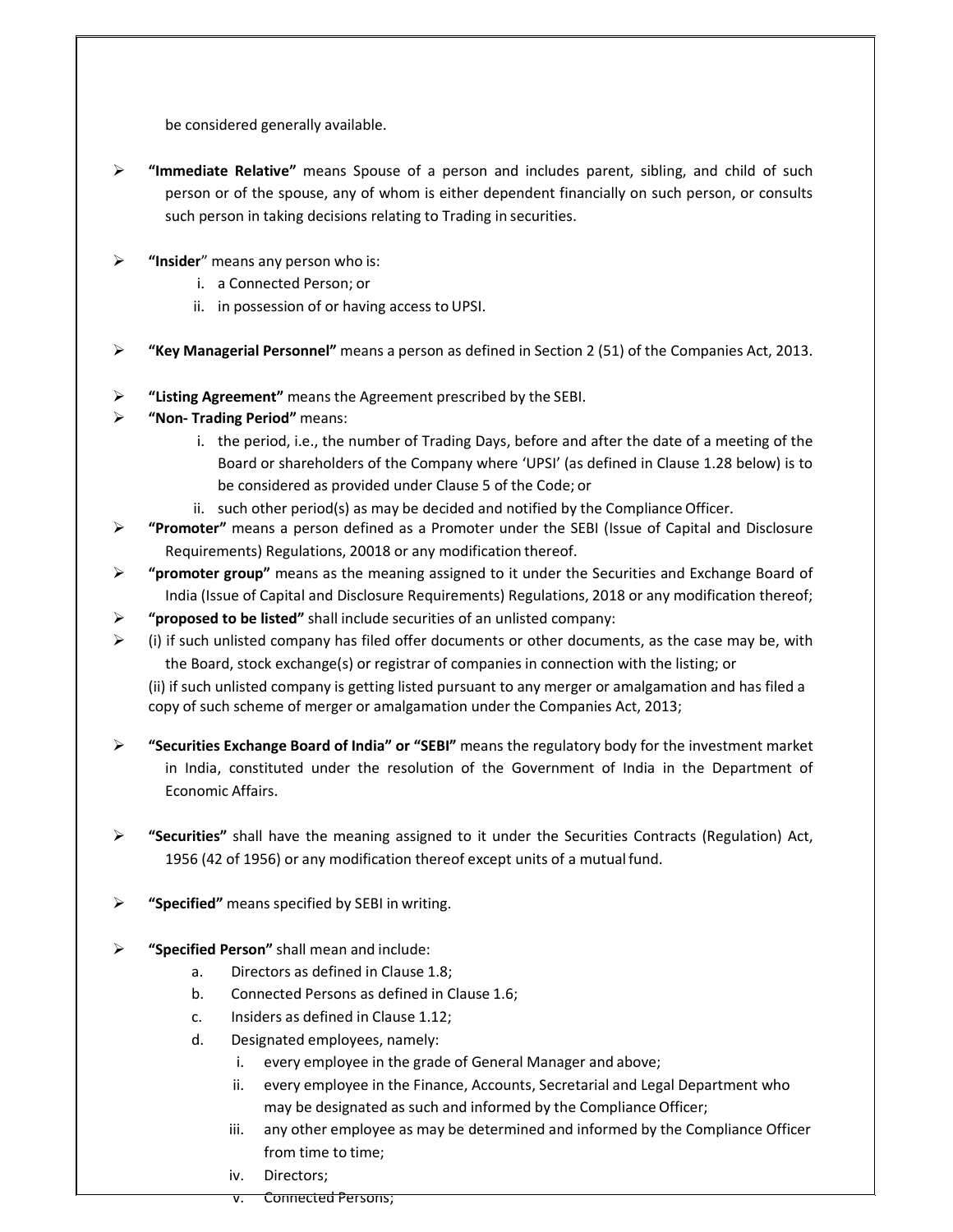- vi. Insiders;
- e. Promoters as defined in Clause 1.16; and
- f. Immediate Relatives as defined in Clause 1.11.
- **"Stock Exchanges"** shall include Bombay Stock Exchange Limited (BSE) and The National Stock Exchange of India Limited (NSE) where the Securities of the Company are currently listed.
- **"Takeover Regulations"** means the SEBI (Substantial Acquisition of Shares and Takeovers) Regulations, 2011 and any amendments thereto.
- **"Trading"** means and includes subscribing, buying, selling, dealing, or agreeing to subscribe, buy, sell, deal in any securities and "trade" shall be construed accordingly.
- **"Trading Day"** means a day on which the recognized stock exchanges are open for Trading.
- **"Trading Plan"** shall mean a plan for trades to be executed in the future by persons who have perpetual access to the UPSI.
- **"Trading Window"** shall mean the window available for Trading in the Securities of the Company.
- **"Unpublished Price Sensitive Information"** means any information, relating to the Company or its Securities, directly or indirectly, that is not Generally Available which upon becoming Generally Available, is likely to materially affect the price of the Securities and shall, ordinarily include but not restricted to, information relating to the following: –
	- i. Financial results;
	- ii. Dividends;
	- iii. Change in capital structure;
	- iv. Mergers, de-mergers, acquisitions, disposals and expansion of business and such other transactions;
	- v. Changes in Key Managerial Personnel; and

Words and expressions used and not defined in the Regulations but defined in the Act, the Securities Contracts (Regulation) Act, 1956 (42 of 1956), the Depositories Act, 1996 (22 of 1996) or the Companies Act, 2013 (18 of 2013) and Rules and Regulations made thereunder shall have the meanings respectively assigned to them in those legislations.

### **2. What Is Insider Trading**

"Insider Trading" is principally the act of Trading in Securities with the advantage of having asymmetrical access to UPSI, which when published, would impact the price of the Securities in the market.

The definition of 'Trading' under the SEBI Regulations, is a wide one, and includes, amongst other things, subscribing, buying, selling, dealing, or agreeing to do any of those things. Further, pledging of securities of the Company, while in possession of UPSI, shall be construed as 'Trading'.

It is generally understood that Insider Trading includes the following:

▶ Trading by Insiders/ employees/ Designate Persons and their respective Immediate Relatives,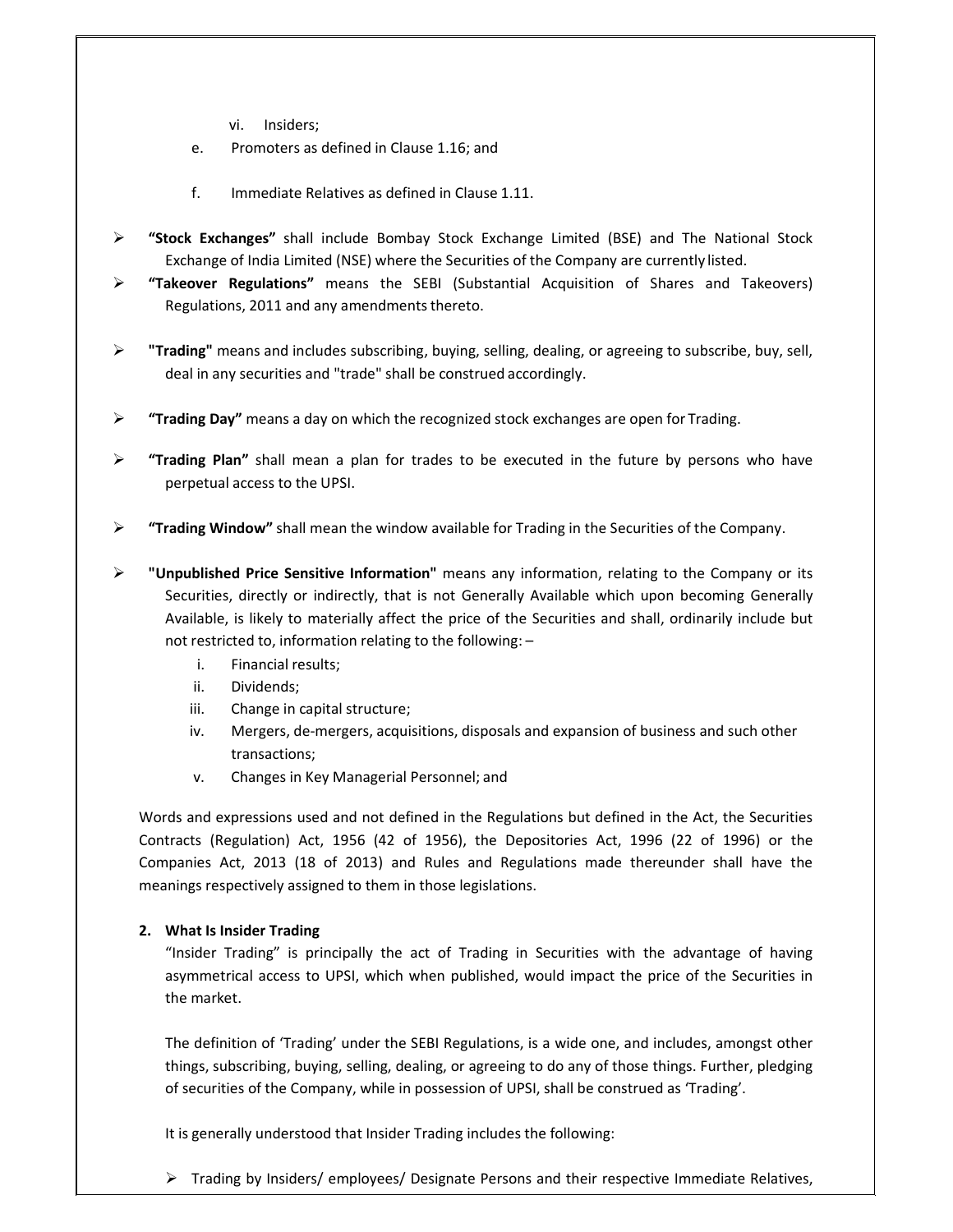while in possession of, or having access to, UPSI, regardless of how one came in possession of or had access to such information; or

 $\triangleright$  Communicating, providing, allowing access or tipping UPSI to others, including recommending any Trade in Securities of the Company, while in possession of, or having access to, such information.

Trading by Portfolio Managers on behalf of the Insiders is also considered as Insider Trading and hence the Designated Persons are expected to take due precaution while trading in Securities through Portfolio Managers by.

Insiders have independent fiduciary duties to their company and its shareholders not to trade on UPSI relating to the company's securities. All Directors and Employees of the Company should consider themselves as Insiders with respect to UPSI about business, activities and Securities. Directors and Employees shall neither trade in Company's Securities while in possession of UPSI relating to the Company nor tip (nor communicate, provide or allow access except on a need-toknow basis in furtherance of Legitimate Purposes, performance of duties or discharge of legal obligations) such information to others.

When a person has traded in securities while in possession of UPSI, his trades would have been presumed to have been motivated by the knowledge and awareness of such information in his possession.

 **VARIOUS PROCEDURES WHICH HAVE BEEN PUT IN PLACE BY KAMDHENU LIMITED TO PREVENT INSIDER TRADING** The following procedures have been established, and will be maintained and enforced, by the Company to prevent Insider Trading. Every Designated Employee required to follow these procedures:-

#### **Communication of UPSI:**

- No Insider shall communicate, provide or allow access to UPSI, relating to the Company or its Securities, to any person including other Insiders except where such communication is in furtherance of legitimate purposes, performance of duties or discharge of legal obligations.
- No person shall procure from or cause the communication by any Insider of UPSI, relating to the Company or its Securities, except in furtherance of legitimate purposes, performance of duties or discharge of legal obligations.
- $\div$  The Insiders who are in possession of UPSI are required to handle such information with care and to deal with the information with them when transacting their business strictly on a need-to-know basis.

#### **Need-to-Know**

- i. "need to know" basis means that UPSI should be disclosed only to those within the Company who need the information to discharge their duty and whose possession of such information will not give rise to a conflict of interest or appearance of misuse of the information.
	- ii. All non-public information directly received by any employee should immediately be reported to the head of the department.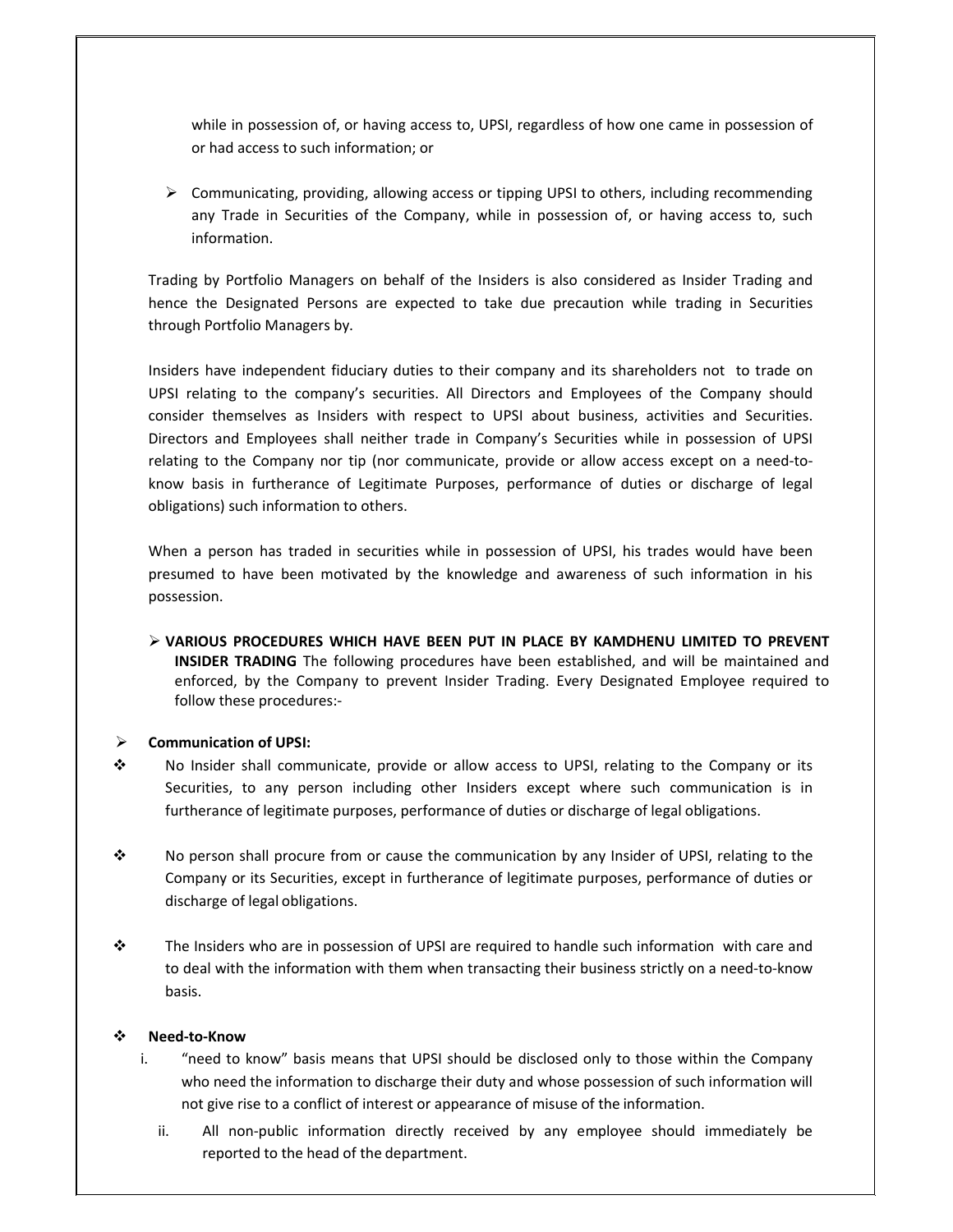### **Limited access to confidential information –**

The following procedures are designed to maintain confidentiality of UPSI:

- $\triangleright$  Designated Persons should take all steps and precautions necessary to restrict access to, and secure, UPSI by, among other things:
	- a. maintaining the confidentiality of UPSI;
	- b. conducting their business/ professions and personal/ social activities so as not to risk inadvertent disclosure of UPSI;
	- c. reviewing confidential documents in public places should be restricted so as to prevent access to UPSI by unauthorized persons.

 $\triangleright$  Restricting access to documents and files (including computer files) containing UPSI to persons on a need-to-know basis (including maintaining control over the distribution of documents and drafts of documents);

 $\triangleright$  Files containing UPSI shall be kept secured with restricted access, and computer files containing UPSI should be protected with the help of login, passwords, etc. Appropriate physical and informational barriers shall be put in place to ensure confidentiality of UPSI;

 $\triangleright$  Promptly removing and cleaning up all confidential documents and other materials containing UPSI from conference rooms following the conclusion of any meetings;

 $\triangleright$  Disposing of all confidential documents and other papers containing UPSI, after there is no longer any business or other legally required need, through shredders when appropriate;

- $\triangleright$  restricting access to areas likely to contain confidential documents or UPSI; and
- $\triangleright$  Avoiding any discussion pertaining to UPSI in places where the information could be overheard by others, such as in elevators, restrooms, hallways, restaurants, airplanes or taxicabs, etc.;

 $\triangleright$  Persons in possession of, or having access to, UPSI, to the extent feasible, should conduct their business and other activities in areas separate from other Company activities, so as to avoid any leak of UPSI.

 No information shall be passed by Specified Persons by way of making a recommendation for the purchase or sale of Securities of the Company.

### **Inquiries from Third Parties**

 $\div$  Inquiries from third parties, such as analysts or members of the media, about the Company should be directed/handled as per internal policy.

# **3. Chinese Walls Procedures**

- $\triangleright$  In terms of the Code, Designated Persons are considered as persons having access or expected to have access to UPSI.
- $\triangleright$  To prevent the misuse of UPSI, the Company will maintain "Chinese Walls" and segregate the premises into inside areas and public areas. Inside areas refer to those areas and departments of the Company in which UPSI may ordinarily be available. Public areas refer to those areas where any UPSI would ordinarily not be available, and to which any outside person may be allowed access.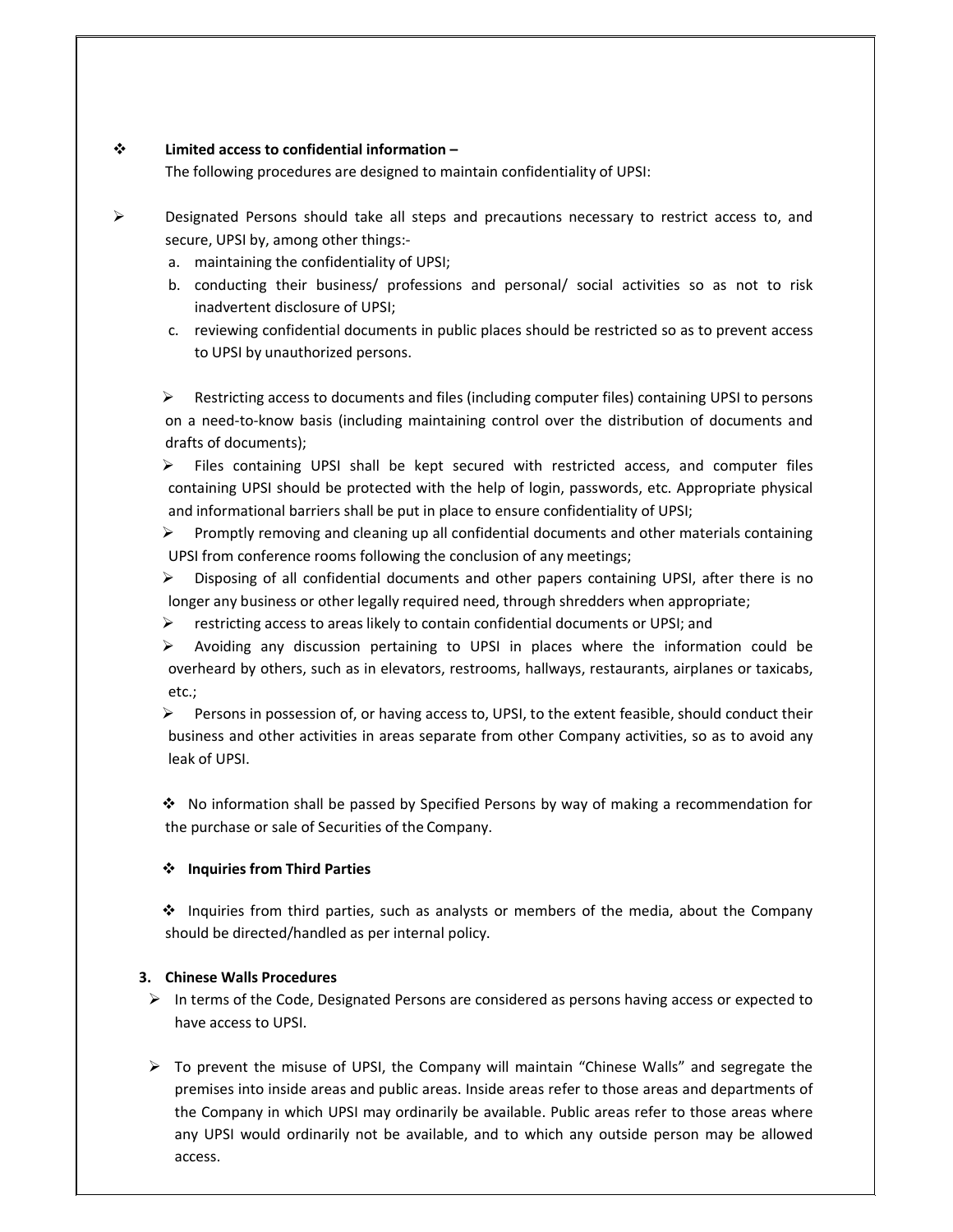- $\triangleright$  Inside areas shall be accessible in normal course only to Designated Persons. Designated Persons in the inside area shall not communicate any UPSI to anyone in public area. Further, Employees who are Designated Persons are to be physically segregated from Employees in public area. In exceptional circumstances Employees from the public areas may be brought "over the wall" and given confidential information on the basis of "need to know" criteria, under intimation to the Compliance Officer.
- $\triangleright$  Wherever there is a requirement of sharing UPSI by any Designated Person with another Employee/external third parties, etc., in furtherance of legitimate purposes, performance of duties or discharge of his/ her/ its legal obligations, the person to whom such information is proposed to be shared, shall be "wall-crossed" through wall-crossing procedure set out below.

### **Procedure for wall-crossing**

- $\triangleright$  In the event any person is required to be wall crossed, i.e., brought over the Chinese Wall in order to obtain access to the UPSI for a specific purpose, prior approval of the Compliance Officer must be sought. The Compliance Officer shall consider whether the person being wall – crossed, is being provided UPSI on a need – to – know basis. Further, UPSI shared with such wall – crosser should be limited to the specific transaction or purpose for which such person's assistance is required.
- $\triangleright$  Persons who are wall crossed / receive UPSI should be notified that they would be deemed to be 'Designated Person' and 'Insider' under this Code and that consequently, such persons will be required to comply with all applicable provisions of the Code and the SEBI Regulations, till such information remains UPSI.
- $\triangleright$  Appropriate records of all wall crossings will be maintained. Further, the Compliance Officer will be informed of all instances wherein a person has been wall-crossed (at the time of such wall – crossing), in accordance with the procedure set out above, so as to enable the Compliance Officer to maintain appropriate records in this regard.

#### **4. COMPLIANCE OFFICER**

 $\triangleright$  The Company has appointed the Company Secretary as the Compliance Officer who shall report to the Board and shall provide reports to the Chairman of the Audit Committee at such frequency as may be stipulated by the Board.

The Compliance Officer shall report on insider trading to the Board and, in particular, will submit a report to the Chairman of Audit Committee, instances of violation of the Code or the Regulations by any person and on the disclosures, Trading Plans and pre- clearances approved and rejected on the basis of information furnished at a frequency as may be stipulated by the Board.

#### **Contents of the Report**

The Report shall contain all relevant details including, without prejudice to the generality thereof:

- i. Instances of violation of the Code or the Regulations by any person;
- ii. Disclosures;
- iii. Trading Plans; and
- iv. Pre-clearances approved and rejected.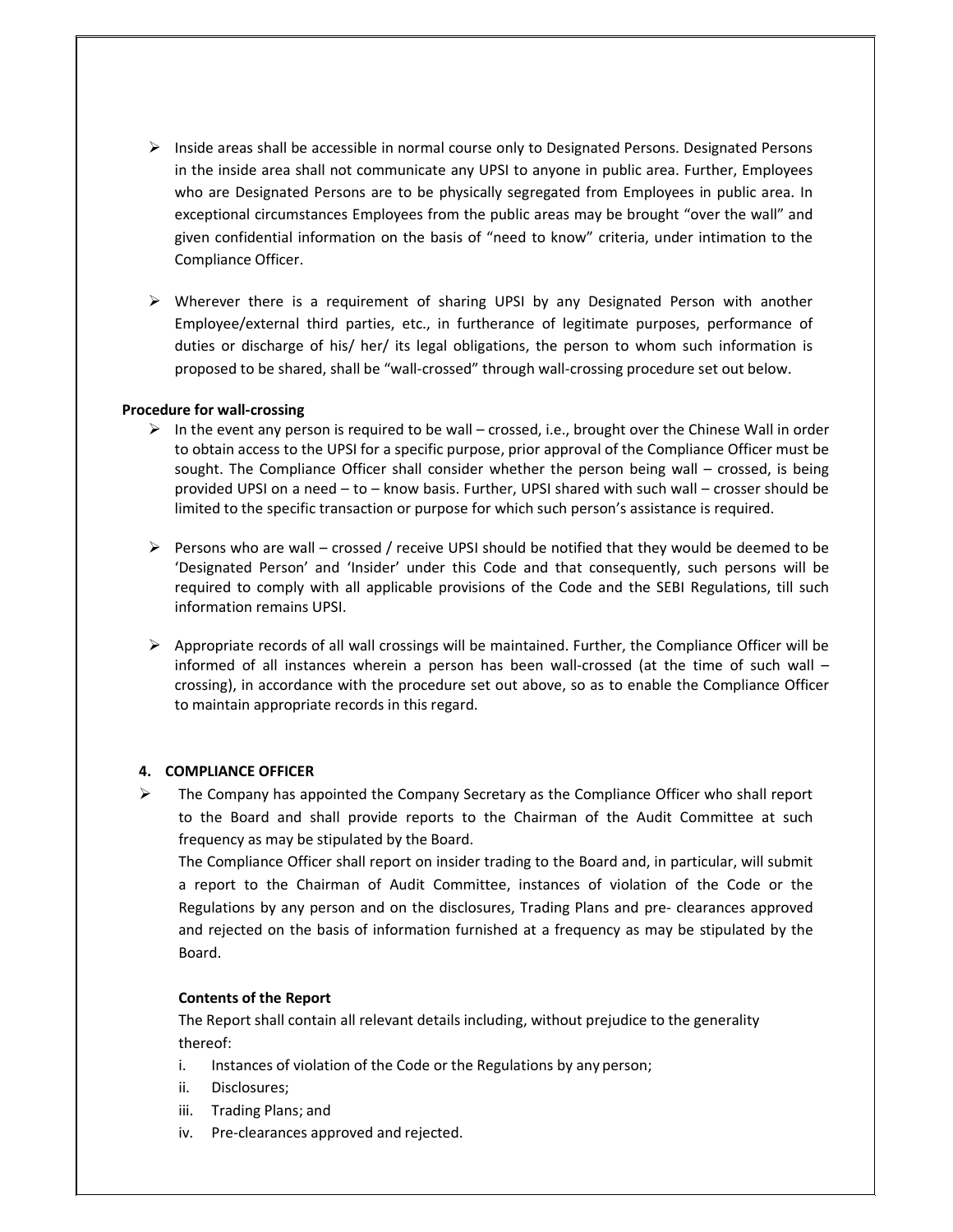The Compliance Officer shall, prior to approving any trade, be entitled to seek declaration to the effect that the applicant for pre-clearance is not in possession of any UPSI. He/she shall also have regard to whether any such declaration is reasonably capable of being rendered inaccurate.

#### **Digital Database of recipient of UPSI**

As required under Regulation 3(5) of the SEBI Regulations, Compliance Officer as may be authorized by the Board, shall maintain a structured digital database of such persons or entities as the case may be with whom UPSI is shared, along with the following information pertaining to the recipients;

 $\triangleright$  Name of such recipient of UPSI;

- $\triangleright$  Name of the Organization or entity which the recipient represents
- $\triangleright$  Postal Address and E-mail ID of such recipient

 $\triangleright$  Permanent Account Number (PAN) or any other identifier authorized by law, if PAN is not available

Such database shall be maintained in accordance with the SEBI Regulations from time to time, including through adequate internal controls and checks such as time stamping and audit trials to ensure non-tampering of such database.

### **Internal Control System**

There shall be adequate and effective system of internal controls to ensure compliance with the requirements given in this Code and SEBI Regulations to prevent Insider Trading. The internal controls shall include:-

- $\triangleright$  Identifying persons who have access to, or are expected to have access to UPSI, as Designated Persons;
- $\triangleright$  Identifying UPSI and maintaining its confidentiality as required under applicable laws;
- $\triangleright$  Putting in place adequate restrictions on communication, or procurement of UPSI;
- $\triangleright$  Maintaining a list of all persons with whom UPSI is shared and making them aware of their confidentiality and other obligations under the Code;
- $\triangleright$  Periodic review the measures and internal controls implemented to evaluate their effectiveness.

#### **Trading Plan for prevention of misuse of UPSI:**

An insider shall be entitled to formulate a Trading Plan and present it to the Compliance Officer for approval and public disclosure pursuant to which trades may be carried out on his behalf in accordance with such plan in **Annexure-IX**.

Trading shall be commenced only after 6 months from the public disclosure of the Trading Plan. Trading Plan shall not entail Trading for the period between the twentieth Trading Day prior to the last day of any financial period for which results are required to be announced by the issuer of the Securities and the second Trading Day after the disclosure of such financial results. Trading Plan shall entail Trading for a period of not less than 12 months.

The Compliance Officer shall review the Trading Plan to assess whether the plan would have any potential for violation of the Regulations

The Compliance Officer shall have the right to seek express undertakings to enable assessment of the Trading Plan and approve the same.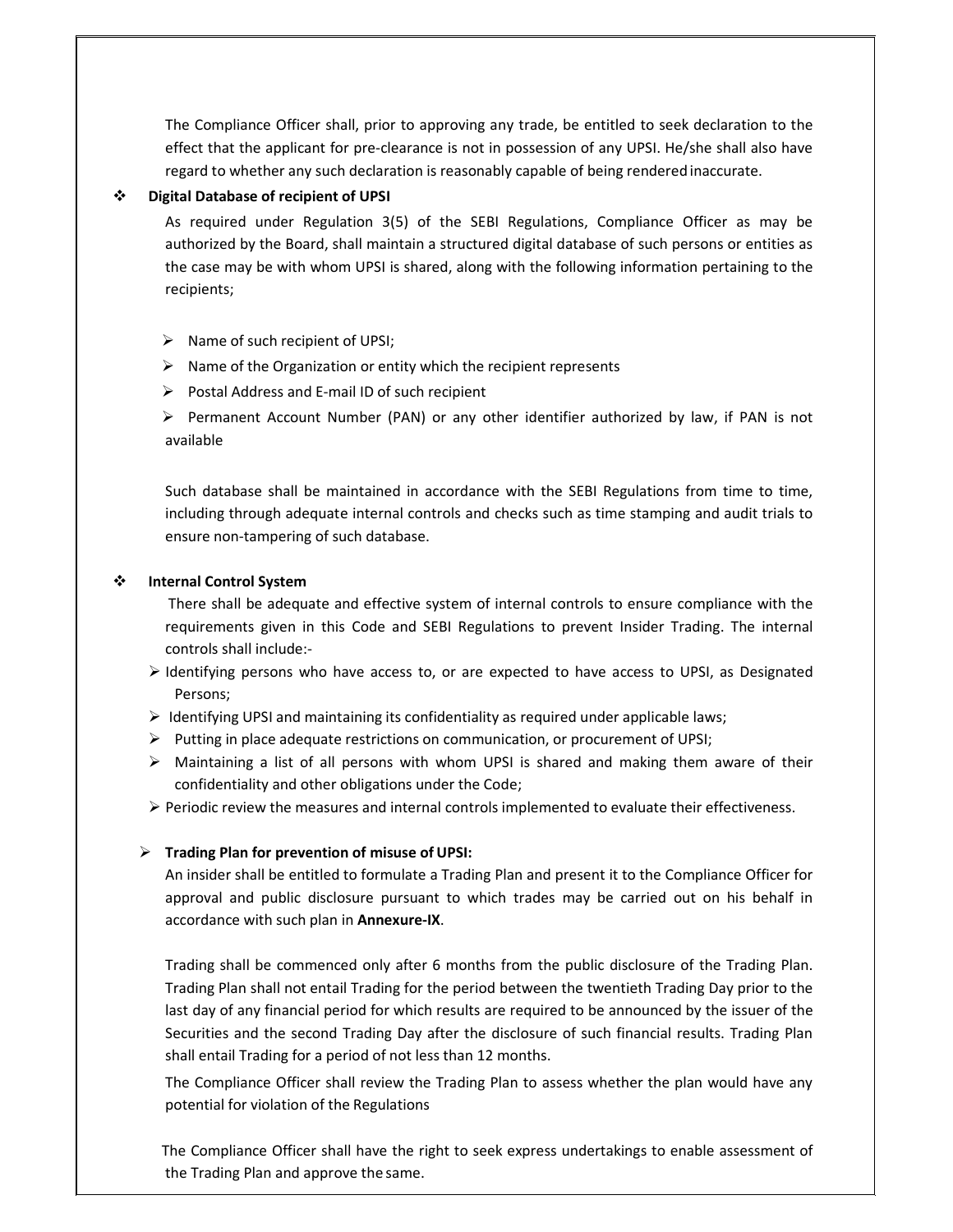Pre-clearance of trades shall not be required for a trade executed as per an approved trading plan.

Trading window norms and restrictions on contra trade shall not be applicable for trades carried out in accordance with an approved trading plan.

The Trading Plan once approved shall be irrevocable and the Insider shall mandatorily implement without any deviation.

The Securities outside the scope of Trading Plan shall not be dealt with by the Insiders.

The implementation of the Trading Plan shall not be commenced if any UPSI in possession of the Insider at the time of formulation of the plan has not become Generally Available at the time of the commencement of implementation. In such event, the Compliance Officer shall confirm that the commencement ought to be deferred until such UPSI becomes Generally Available Information.

The Trading Plan shall not overlap any period for which another Trading Plan is already in execution.

The Trading Plan shall state the following:

- Value of trade / number of securities;
- Nature of trade;
- Intervals / dates of effecting such trades

The Trading Plan shall not entail Trading in Securities for market abuse.

### **Disclosure of Trading Plan**:

Upon approval of the Trading Plan, the Compliance Officer shall notify the Trading Plan to the Stock Exchanges.

### **Pre- Clearance of Trade:**

All Specified Persons shall when the Trading Window is open, trade only subject to pre- clearance by the Compliance Officer, by sending the request for approval in **Annexure-I.** The request can be sent by email to jmohanty@kamdhenulimited.com. No Specified Person shall apply for preclearance of any proposed trade if such Specified Person is in possession of UPSI even if the Trading Window is not closed.

The Trading Window shall also be applicable to any person having contractual or fiduciary relation with the Company, such as auditors, accountancy firms, law firms, analysts, consultants etc., assisting or advising the Company.

The Compliance Officer shall have the authority to ask for further information, if deemed necessary and it shall be obligatory for the Specified Person to immediately furnish the information sought for by the Compliance Officer.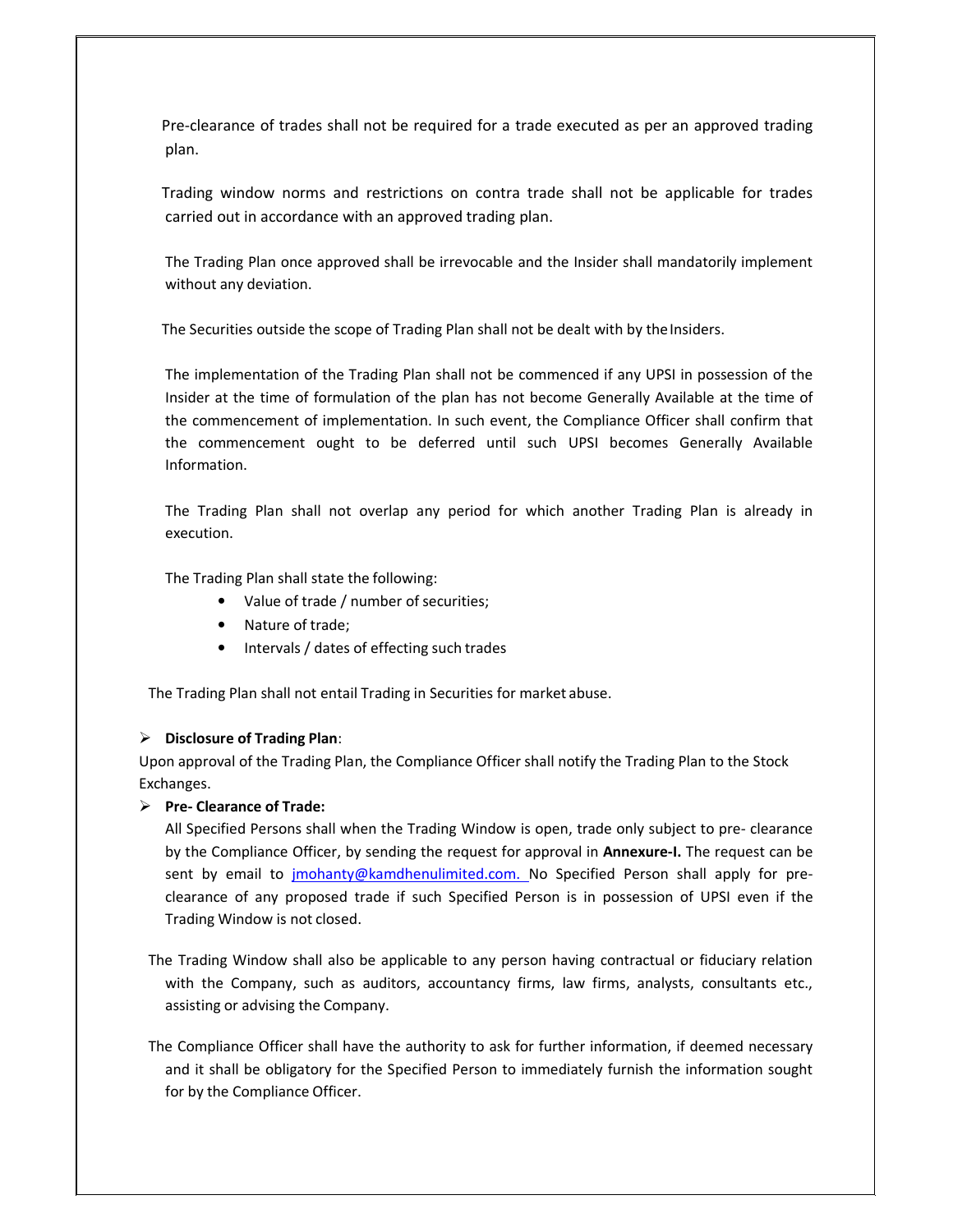Prior to approving any trade, the Compliance Officer shall be entitled to seek declaration to the effect that the applicant for pre-clearance is not in possession of any UPSI.

The trades that have been pre-cleared shall be executed in not more than 7 Trading Days by the Specified Person, failing which fresh pre-clearance would be needed for the trades to be executed.

- Specified Persons who have obtained the pre- clearance are required to submit a report of the transactions done (including a NIL report, if no transaction is done) within 7 days from the expiry of the specified time period to Compliance Officer.
- The application for pre-clearance, reporting of trades executed, reporting of decisions not to trade after securing pre-clearance, recording of reasons for such decisions and for reporting level of holdings in securities at such intervals shall be provided.

### **Other Restrictions:**

- All Specified Persons who buy or sell Securities of the Company shall not enter into an opposite transaction (contra trade) i.e. sell or buy Securities during the 6 months period post the previous buy/sell.
- The Compliance Officer may be empowered to grant relaxation from strict application of such restriction for reasons to be recorded in writing, provided that such relaxation does not violate the Regulations.
- If an opposite transaction (contra trade) is executed, inadvertently or otherwise, in violation of such a restriction, the profits from such trade shall be liable to be disgorged for remittance to SEBI for credit to the Investor Protection and Education Fund administered by SEBI under the Act.

# **5. TRADING OF SECURITIES OF THE COMPANY**

# **Trading while in possession of UPSI:**

No Insider shall trade in Securities of the Company when in possession of UPSI, provided that the Insider may prove his/her innocence by demonstrating the circumstances including the following:

- The transaction is an off-market inter-se transfer between Promoters who were in possession of the same UPSI without being in breach of restrictions imposed on communication and Trading by Insiders and both parties had made a conscious and informed trade decision.
- In case of non- individual Insiders :
	- a) The individuals who were in possession of such UPSI were different from the individuals taking Trading decisions and such decision making individuals were not in possession of such UPSI when they took the decision to trade; and
	- b) Appropriate and adequate arrangements were in place to ensure that the Regulations are not violated and no UPSI was communicated by the individuals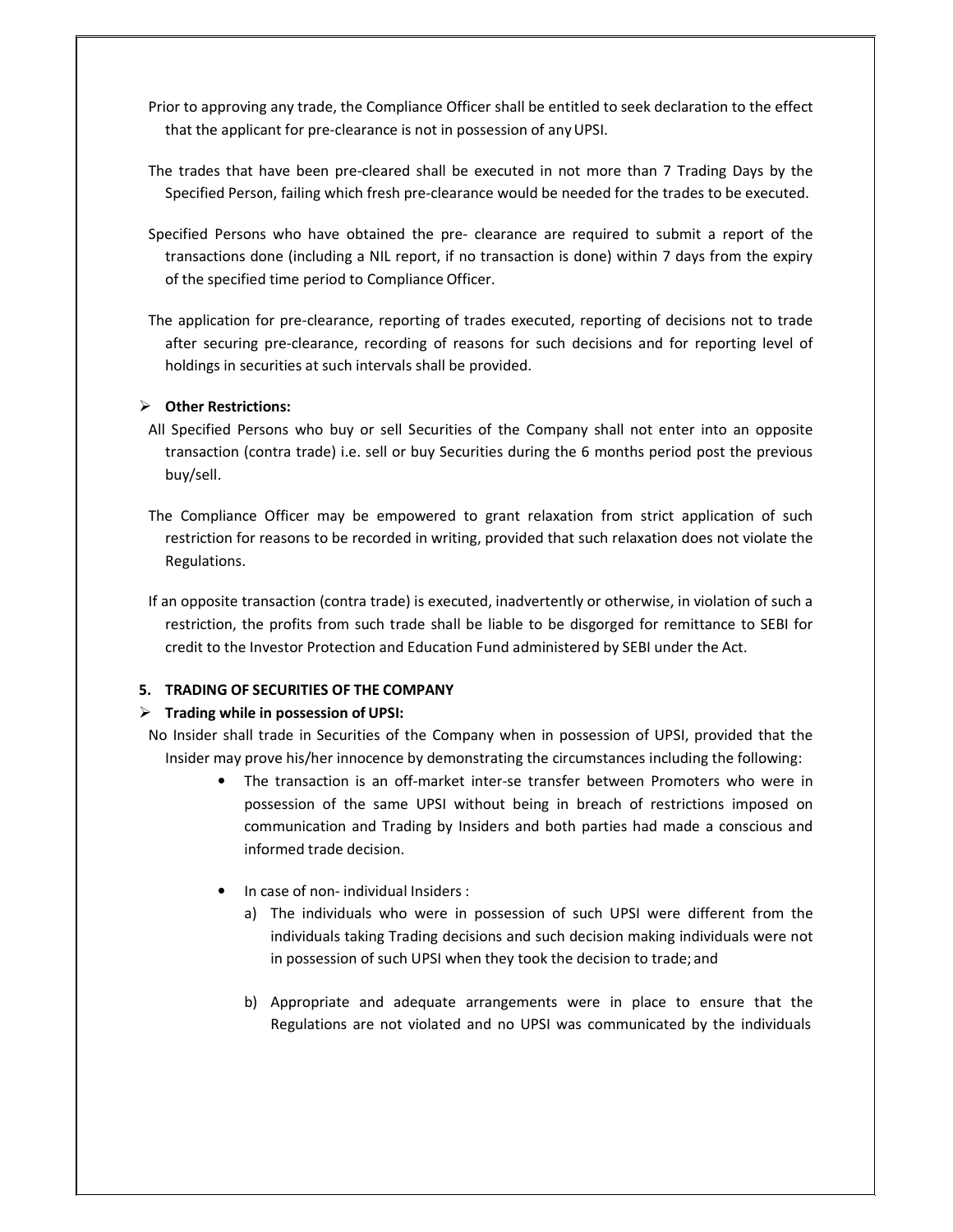possessing the information to the individuals taking Trading decisions and there is no evidence of such arrangements having been breached.

The trades were pursuant to a Trading Plan set up in accordance with the Regulations/Code.

In the case of Connected Persons the onus of establishing, that they were not in possession of UPSI, shall be on such Connected Persons and in other cases, the onus would be on SEBI.

SEBI may specify such standards and requirements, from time to time, as it may deem necessary for the purpose of the Regulations.

### **6. TRADING WINDOW**

- $\triangleright$  The Company shall specify a trading period, to be called the "Trading Window", for trading in the Company's Securities. Any Designated Person shall not trade in any Securities of the Company during the period when Trading Window is closed;
- $\triangleright$  Designated persons may execute trades subject to compliance with this Code and the Regulations. Towards this end, a notional trading window shall be used as an instrument of monitoring trading by the Designated Persons. The trading window shall be closed when the Compliance Officer determines that a Designated Person or class of Designated Persons can reasonably be expected to have possession of unpublished price sensitive information. Such closure shall be imposed in relation to such securities to which such unpublished price sensitive information relates. Designated Persons and their immediate relatives shall not trade in securities when the trading window is closed.
- $\triangleright$  The trading window shall also be applicable to any person having contractual or fiduciary relation with the Company, such as auditors, accountancy firms, law firms, analysts, consultants etc. and their immediate relatives, assisting or advising the Company.
- $\triangleright$  Additionally, the Compliance Officer can specify a time for commencement of closing of Trading Window at the time of:
	- Declaration of dividends (interim and final);
	- Issue of Securities by way of public/rights/bonus issue etc;
	- Any major expansion plans or execution of new projects;
	- Amalgamation, mergers, takeovers and buy back;
	- Disposal of whole or substantially whole of the undertaking;
	- Any changes in policies, plans or operations of the Company;
- $\triangleright$  Further any other period as may be notified from time to time by the Compliance Officer will also be considered as a closed period.All Designated Persons shall conduct all their Trading in the Securities of the Company only after obtaining prior approval and in a valid Trading Window and shall not trade in any transaction involving the purchase and sale of the Securities of the Company during the periods when Trading Window is closed, or during any other period as may be specified by the Company from time to time.

When the Trading Window is open, any trading by Designated Persons shall be subject to preclearance by the Compliance Officer.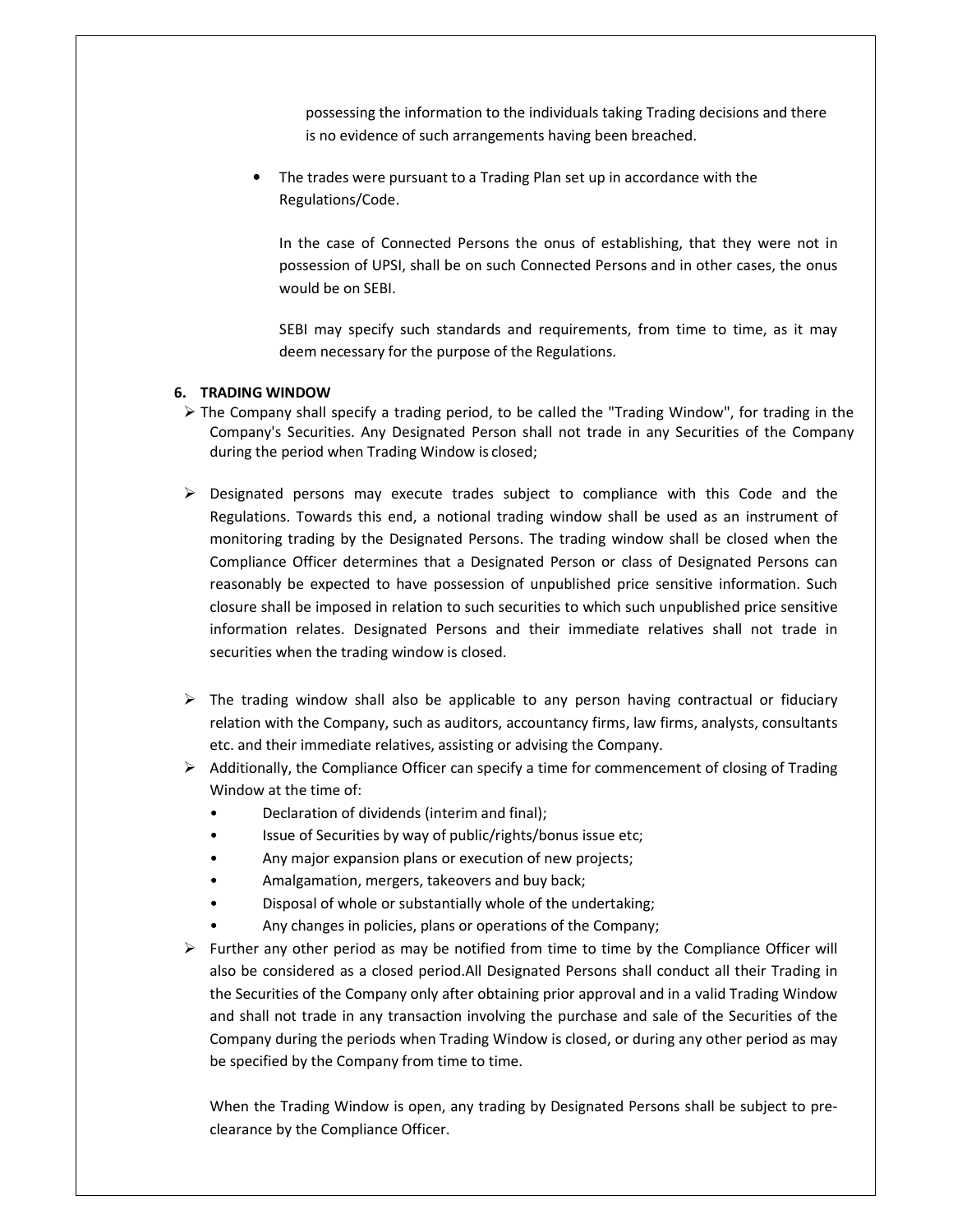The notice of closure of Trading Window intimated to the Stock Exchanges, if any, wherever the securities of the Company are listed, by the Compliance Officer, shall be deemed as intimation to the Designated Persons / Insiders for adherence and compliance with this Code.

The timing for re-opening of the trading window shall be determined by the Compliance Officer taking into account various factors including the unpublished price sensitive information in question becoming generally available and being capable of assimilation by the market, which in any event shall not be earlier than forty-eight hours after the information becomes generally available.

The "Trading Window" shall, inter-alia, remain closed from:

The Trading Window shall be closed not later than the end of every quarter till 48 hours after the declaration of financial results. The time for commencement of closing the Trading Window shall be decided by the Compliance Officer. The Trading Window shall be opened not earlier than 48 hours after the UPSI is made public;

- (i) the actual date of Board Meeting/Committee Meeting; until 48 hours after the decision is made generally available, wherein, decision is required to be taken on the following matters:
	- change in capital structure;
	- mergers, de-mergers, acquisitions, delistings, disposals and expansion of business and such other transactions;
	- changes in key managerial personnel; and
	- material events in accordance with the listing agreement

Trading Window may be closed by the Company during such time in addition to the above period, as it may deem fit by the Compliance Officer.

# *The Non – Trading Period will end 48 hours after the Board Meeting to consider the relevant management decision*.

# **Special Non – Trading Period for certain Employees**

Since special events which give rise to event based Non- Trading Period, may require certain prework involving certain Employees concerned, such Employees may be subject to an additional Non-Trading Period, commencing when they are assigned the required pre-work responsibility. This would be notified to the Employees concerned and this additional Non-Trading Period would apply only to the Employees concerned and the management personnel involved in the decision. Such Employees/management personnel are required not to disclose the fact of the special Non- Trading Period to others; so that Employees are generally not made aware that some special event is under consideration.

- $\triangleright$  The timing for re-opening of the Trading Window shall be determined by the Compliance Officer taking into account various factors including the UPSI in question becoming Generally Available and being capable of assimilation by the market, which in any event shall not be earlier than 48 hours after the information becomes Generally Available.
- $\triangleright$  All Specified Persons of the Company shall conduct all their Dealings in Securities only during the Trading Period and shall not deal in any transaction involving the purchase or sale of Securities during the Non – Trading Period, as referred above or during any other period as may be specified by the Company from time to time.

# **7. DISCLOSURES OF TRADING BY INSIDERS**

# **General provisions:**

Every public disclosure under this Clause shall be made in the Form as may applicable, which is attached as **Annexure-II, III, IV & V** to this Code.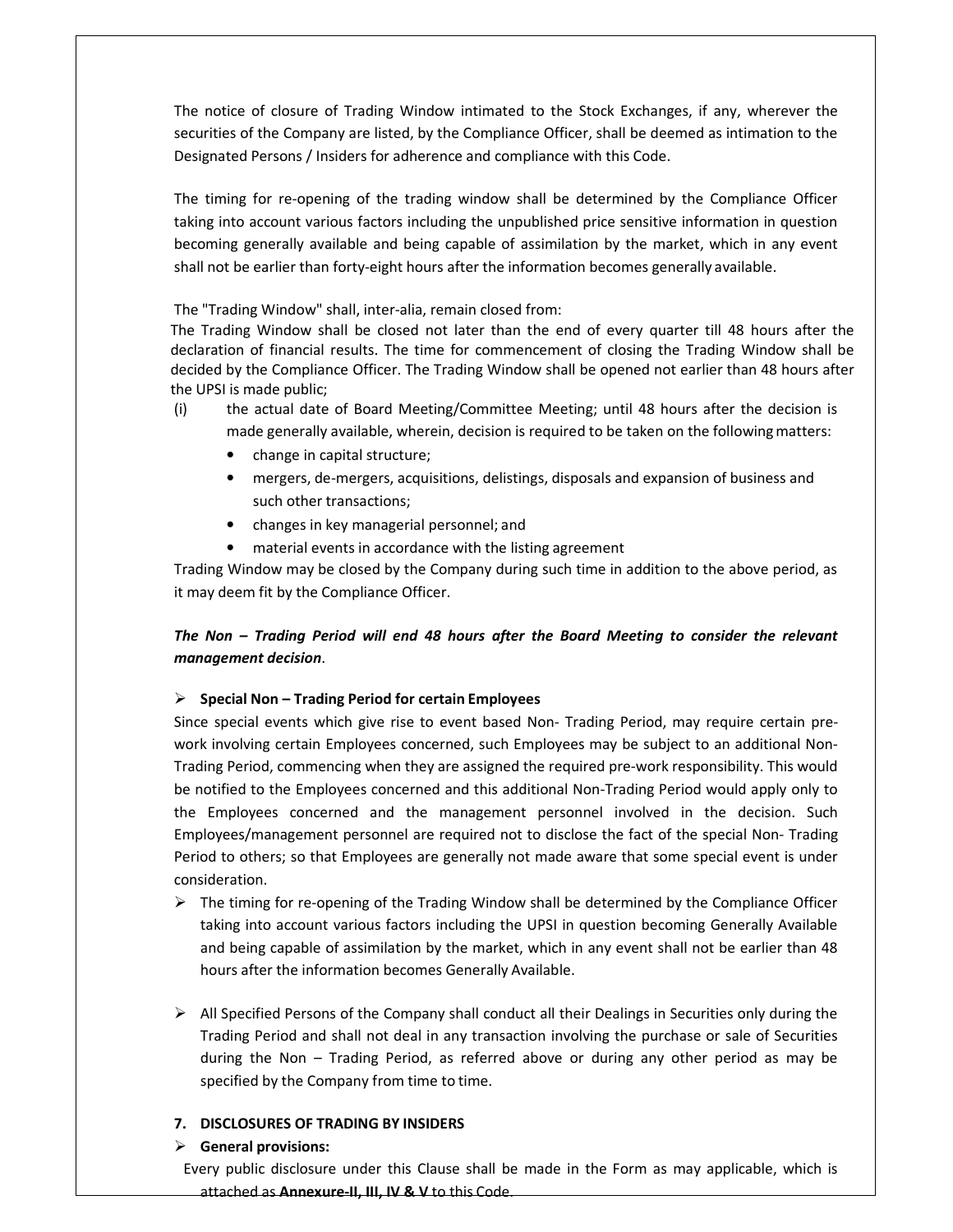The disclosures to be made by any person shall include those relating to Trading by such person, Immediate Relatives, and by any other person for whom such person takes Trading decisions.

### **Reporting requirements for transactions in Securities**

Every Promoter, Key Managerial Personnel, and Director of the Company shall disclose his/her holding of Securities of the Company as on the date of the Regulations taking effect i.e. May 15, 2015, to the Company within 30 days of the Regulations taking effect in **Annexure-III** to this Code.

Every person on appointment as a Key Managerial Personnel or a Director of the Company or upon becoming a Promoter shall disclose his/her holding of Securities of the Company as on the date of appointment or becoming a Promoter, to the Company within 7 days of such appointment or becoming a Promoter attached as **Annexure-IV** to this Code and at the time of being promoted as Designated Person in form as attached in **Annexure V**.

Company, at its discretion shall require any other Connected Person or class of Connected Persons to make disclosures of holdings and Trading in Securities of the Company in **Annexure-II**  to this Code at such frequency as may be determined by the Company in order to monitor compliance with the Regulations.

### **Continual Disclosure:**

Every Promoter, Employee and Director of the Company shall disclose to the Company;

• The number of such Securities acquired or disposed of within 2 Trading Days of such transaction if the value of the securities traded, whether in one transaction or a series of transactions over any calendar quarter, aggregates to a traded value in excess of Rs.10,00,000/- or such other value as may be specified in **Annexure-VI** to this Code.

# **Disclosure by the Company:**

Company shall notify the particulars of such Trading to the Stock Exchanges within 2 Trading Days of receipt of the disclosure or from becoming aware of such information.

### **Annual Disclosures by Designated Persons**

Annual disclosure thereof containing the below details in Annexure VII within a period of 30 days from the closure of each financial year:

a) Name of Immediate Relatives and persons with whom such Designated Person(s) shares a Material Financial Relationship;

- b) PAN or any other identifier authorized by law of (a)
- c) Phone, mobile numbers of persons mentioned in (a)

Note: "Material Financial Relationship" shall mean a relationship in which one person is a recipient of any kind of payment such as by way of a loan or gift during the immediately preceding twelve months, equivalent to at least 25% of such payer's annual income but shall exclude relationships in which the payment is based on arm's length transactions."

### **One Time Disclosure by Designated Persons**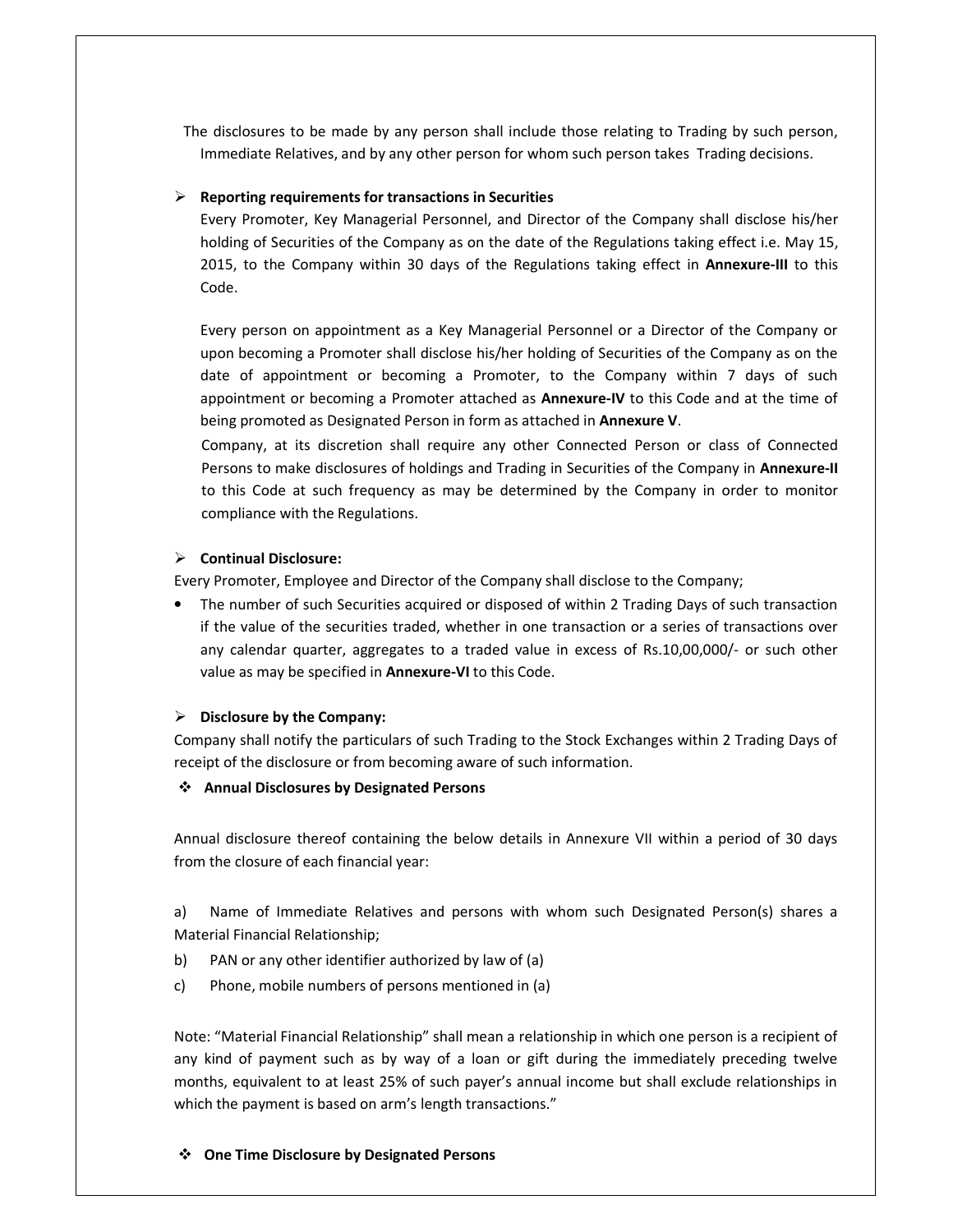One-time disclosure of names of educations institutions from which Designated Persons have studied and names of their past employers in **Annexure VII**

Disclosure by Connected Persons

The Compliance officer may, at its discretion require any other Insider to make disclosures of holdings and trading in Securities of the Company in such form and at such frequency as may be deemed necessary in order to monitor compliance with these SEBI Regulations in Form D as detailed in **Annexure VIII**

The Compliance officer may from time to time review and modify the formats for submitting disclosures, as may be appropriate.

### **8. PENALTY FOR CONTRAVENTION OF THE CODE**

- $\triangleright$  Any Specified Person who trades in Securities or communicates any information for Trading in Securities, in contravention of the Code may be penalized and appropriate action may be taken by the Company.
- $\triangleright$  Specified Persons who violate the Code shall also be subject to disciplinary action by the Company, which may include monetary fine, wage freeze, suspension, ineligibility for future participation in ESOP, etc. at the sole discretion of the Company.
- The penalty provisions for violation or non compliance of the Code are given in **Annexure-X**. The action taken by the Company in terms of the penalty provisions shall not preclude SEBI from taking any action in case of violation of the Regulations.

### **Protection of employees against retaliation and victimization**

- $\triangleright$  Any suspected violation of leak of UPSI or violation of this Code can be reported under whistle blower mechanism.
- Retaliation for reporting suspected violation is strictly prohibited under this Policy.
- $\triangleright$  Employees who reports any alleged violation of insider trading laws in accordance with the Informant Mechanism introduced vide SEBI (Prohibition of Insider Trading) (Third Amendment) Regulations, 2019 dated September 17, 2019, will be protected against any discharge, termination, demotion, suspension, threats, harassment, directly or indirectly or discrimination

# **9. INFORMATION TO SEBI IN CASE OF VIOLATION AND CONSEQUENCES OF DEFAULT UNDER SEBI REGULATIONS**

- $\triangleright$  In case it is observed by the Compliance Officer that there has been a violation of the Code by any person, then the violation shall be informed by the Compliance Officer to the Board promptly.
- $\triangleright$  If any Insider who,
	- either on his own behalf or on behalf of any other person, deals in securities of a body corporate listed on any stock exchange on the basis of any UPSI; or
	- communicates any UPSI to any person, with or without his request for such information except as required in the ordinary course of business or under any law; or
	- counsels, or procures for any other person to deal in any securities of any body corporate on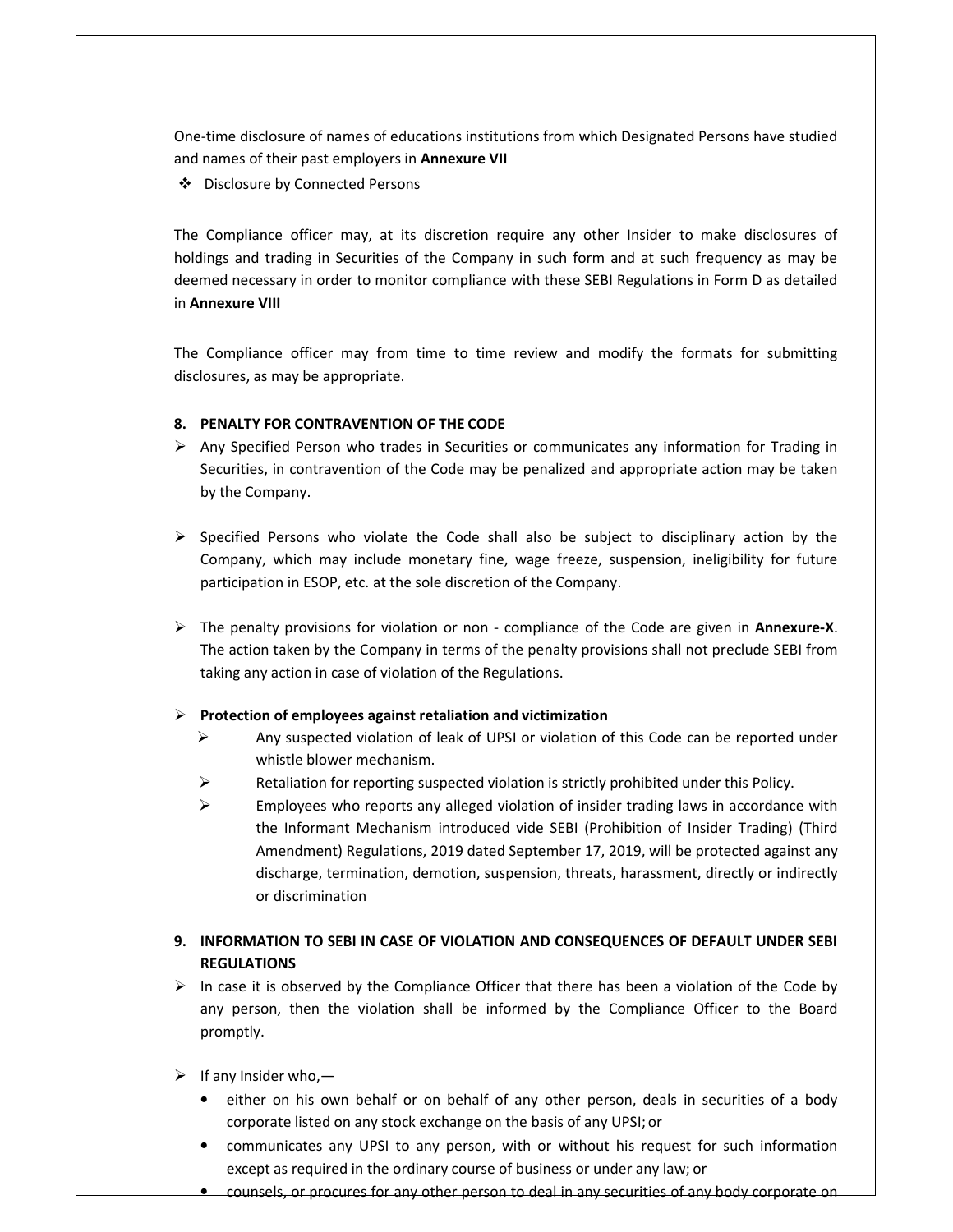the basis of UPSI, shall be liable to a penalty which shall not be less than Rs. 10 lakhs but which may extend to Rs. 25 Crore or three times the amount of profits made out of insider trading, whichever is higher.

#### **Review of The Policy**

The Audit Committee and the Board of Directors shall be empowered to amend, modify, interpret these Rules and such Rules shall be effective from such date that the Board may notify in this behalf.

#### **AMENDMENT**

The Board reserves its right to amend or modify the Code in whole or in part, at any time without assigning any reason whatsoever. However, no such amendment or modification will be binding on the concerned unless the same is notified in writing.

#### **10. CONCLUSION**

All Specified Persons are advised to familiarize themselves with the SEBI Regulations and comply with the same, as well as with the Code; both in letter and in spirit. Specified Persons are also advised to ensure compliance by their Immediate Relatives. For any assistance or clarifications, kindly contact the Compliance Officer of the Company at *imohanty@kamdhenulimited.com* or at the following address: Mr. Jogeswar Mohanty, Company Secretary & Compliance Officer, Kamdhenu Limited, 2<sup>nd</sup> Floor, Building No 9A, DLF Cyber City, Phase-III, Gurgaon-122002, Haryana, Tel-0124-4604534, Mobile- 08527090920.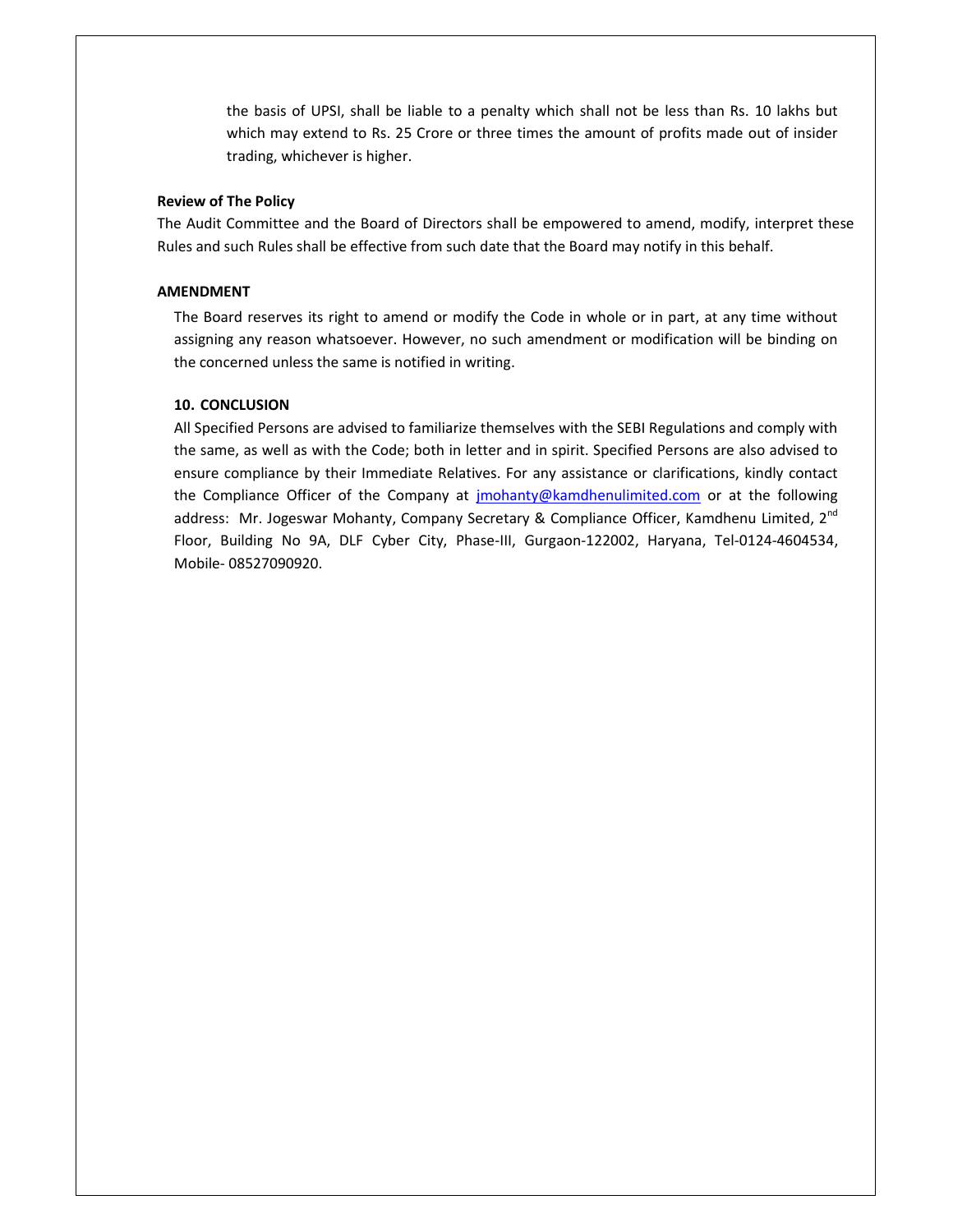### **POLICY FOR PROCEDURE OF INQUIRY IN CASE OF LEAK OF UPSI**

#### **Background**

SEBI Regulations, in terms of Regulation 9A(5), requires the Board to formulate policies and procedures for inquiry in case of leak/suspected leak of UPSI.

Any inquiry into any actual or suspected leak of UPSI needs to be tailored to the facts and circumstances of each such instance. Given that it is not possible to provide a standard operating procedure applicable while enquiring into each such instance of leak/ suspected leak of UPSI, this policy sets out the broad principles that the Board will follow while inquiring into cases of actual or suspected leak of UPSI.

### **Objective**

- $\checkmark$  To strengthen the internal control system to prevent leak of UPSI;
- $\checkmark$  To restrict and prohibit the practice of sharing of UPSI, with the un-authorized person, which originates from within the company and which affects the market price of the Company as well as loss of reputation and investors' / financers' confidence in the company;
- $\checkmark$  To have a uniform code to curb the un-ethical practices of sharing UPSI by Insiders, Employee & Designated Persons with any person, firm, Company or Body Corporate;
- $\checkmark$  To initiate inquiry in case of leak of UPSI or suspected leak of UPSI and inform the same to the Securities and Exchange Board of India ("SEBI") promptly;
- $\checkmark$  To take disciplinary actions, if deemed fit against any Insider, Employee & Designated Persons who appears to have found guilty of violating this policy, apart from any action that SEBI may initiate/take against the Insider, Employee & Designated Persons.

# **Procedure for inquiry in case of actual /suspected Leak of UPSI:**

- Upon becoming aware of actual or suspected leak of UPSI, including by way of:
	- suo motu, including through its internal monitoring; or;
	- a written complaint and/or email received through the whistle blower mechanism of the Company; or
	- communication received from regulatory authorities,

the Compliance Officer shall evaluate and determine if the matter merits any enquiry.

- $\checkmark$  It is clarified that market rumors, inferences based on media reports, or observations made by analysts, etc. will not be the only determining factors for initiating a preliminary enquiry, and the Compliance officer, have the discretion to decide if a preliminary enquiry is required to be undertaken, in each such case;
- $\checkmark$  In the event the Compliance officer so decides, a preliminary inquiry shall be undertaken in case of actual/suspected leak of UPSI. The rationale for the same would be to enable the Compliance officer to establish and take cognizance actual facts and to decide if prima facie there appears to be any violation of securities laws. Based on the findings of the preliminary inquiry, the Compliance officer may decide if a detailed inquiry is required to be undertaken;
- $\checkmark$  Based on the determination of the Compliance officer, a detailed inquiry may be launched in order to assess the veracity of the allegations regarding actual/ suspected leak of UPSI, including through review of the relevant documentation in this regard, as well as conducting interviews, where deemed necessary;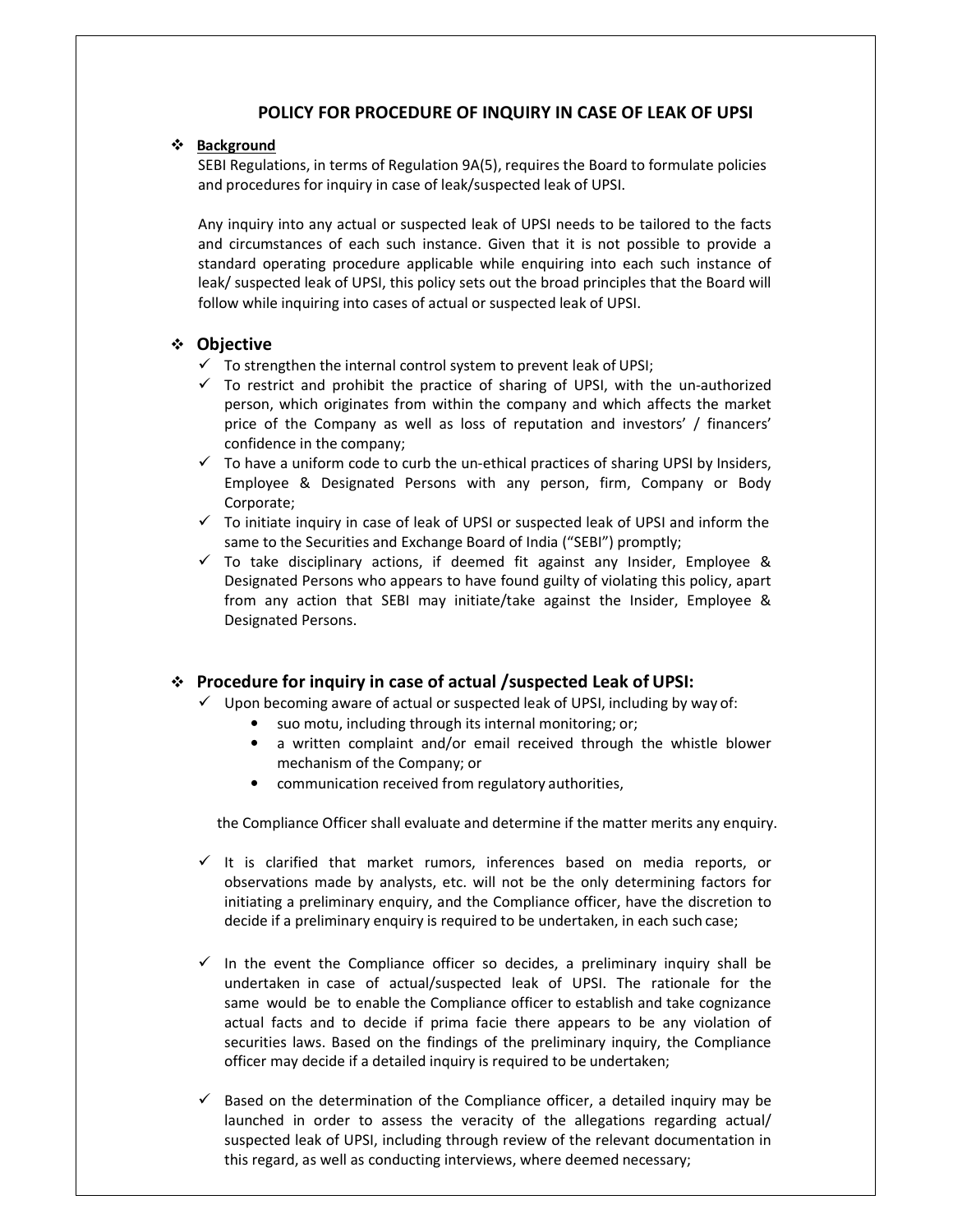$\checkmark$  While conducting any inquiry into cases of actual/ suspected leak of UPSI, the Compliance officer shall regard to the principles of natural justice. Accordingly, it will accord due opportunity of being heard to the relevant Designated Person / Insider against whom the allegations have been leveled, during the course of inquiry. Further, such persons shall be entitled to make submissions and to lead evidence and depose witnesses etc., in their defence, before the Compliance officer, and the Compliance officer will be required to assess and consider the same before concluding on the matter.

# **Outcome of the Inquiry**

 $\checkmark$  Upon the conclusion of the inquiry and on the basis of the outcome thereof, the Compliance officer shall decide disciplinary action/penalty, if any, to be awarded to the Designated Person/ Insider. The decision of the Compliance officer shall be final and binding.

# **Disclosure of actual/ suspected leak of UPSI:**

 $\checkmark$  The Compliance Officer shall inform SEBI promptly of such leaks, inquiries and the results of such inquiries as per format provided in *Annexure XI*.

# **Amendments in Law**

Any subsequent amendment/modification in the SEBI Regulations, Companies Act, 2013 and/or the Listing Regulations and/or other applicable laws in this regard shall automatically apply to this Policy.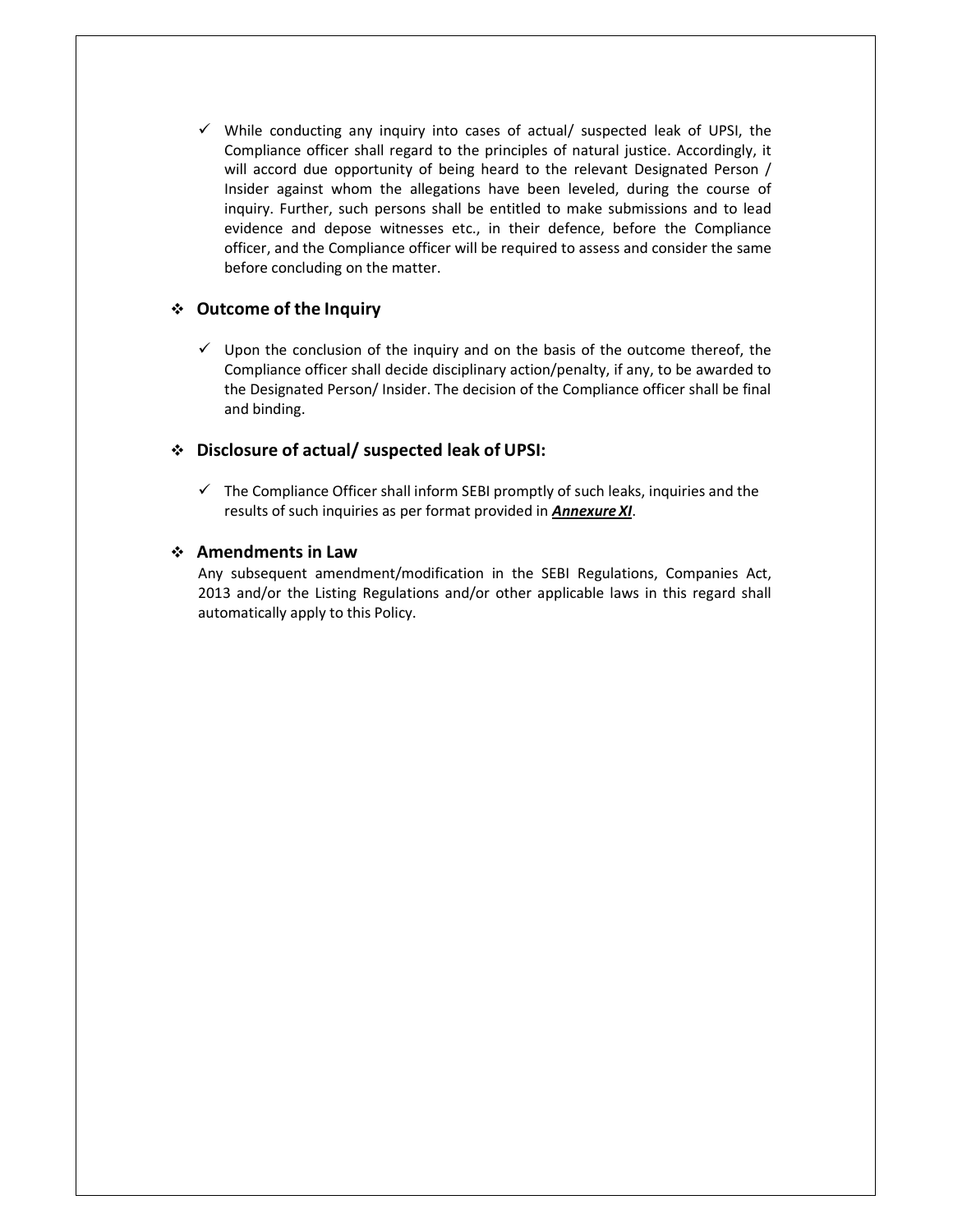# **Sanctions Framework for Consequence Management**

- a) Verbal or Written Warning;
- b) Organizing training sessions for other employees and Insiders;
- c) Internal Action, e.g. freeze on increment/promotion, change in role, job level, ineligibility for future participation in the Company's ESOP Scheme;
- d) Monetary Penalty as may be deemed appropriate by the Compliance officer depending on the severity of each case;
- e) Suspension or Employment Termination;

| <b>Categorisation of Code Breaches</b>                                                                                                                         | <b>Suggested Sanctions</b>                                 |
|----------------------------------------------------------------------------------------------------------------------------------------------------------------|------------------------------------------------------------|
| <b>Technical Breach</b>                                                                                                                                        | Any action from A to D above                               |
| Trading without pre-clearance;                                                                                                                                 | or a combination thereof, as                               |
| Executing transaction after expiry of 7 days from date of pre-<br>٠                                                                                            | be decided<br>by the<br>may                                |
| clearance:                                                                                                                                                     | Compliance officer depending                               |
| Non-reporting of completion of transaction after pre-<br>٠                                                                                                     | on the severity of each case.                              |
| clearance;                                                                                                                                                     |                                                            |
| Mis-reporting/Non-reporting of information required under<br>٠                                                                                                 |                                                            |
| the Code;                                                                                                                                                      |                                                            |
| Non-submission of forms and disclosures as required under<br>٠                                                                                                 |                                                            |
| the Code;                                                                                                                                                      |                                                            |
| Non-compliance/delay in compliance with the remedial<br>٠                                                                                                      |                                                            |
| actions as may be imposed by the Compliance officer                                                                                                            |                                                            |
| <b>Substantial Breach</b>                                                                                                                                      | Any action from C to E above                               |
| Trading for profiteering in Kamdhenu Limited Securities<br>during close period;                                                                                | or a combination thereof, as<br>may be decided by the Code |
|                                                                                                                                                                | Compliance officer depending                               |
| Transacting in violation of conditional pre-clearance;<br>$\bullet$                                                                                            |                                                            |
| Dealing in Derivatives;<br>٠                                                                                                                                   | on the severity of each case.                              |
| Dealing in securities on the basis of price sensitive<br>٠<br>Information:                                                                                     |                                                            |
| Passing on price sensitive information<br>making<br>or<br>recommendations directly or indirectly for dealing in<br>securities on the basis of such information |                                                            |
| Sharing/Leak of UPSI                                                                                                                                           |                                                            |

#### **Notes:**

- *1. Sanctions mentioned above are not mutually exclusive and more than one can be applied in any situation.*
- *2. The* Compliance officer *while deciding the level of sanctions may take into account factors such as knowledge of price sensitive information, profiteering motive, level of management responsibility of the individual concerned, numbers of securities transacted, whether the breach occurred as a result of deliberate intent or not.*

The sanctions framework provides a guide for determining the appropriate sanction for a Code breach and Compliance officer may decide any other actions not listed above as may be necessary based on circumstances of a particular case.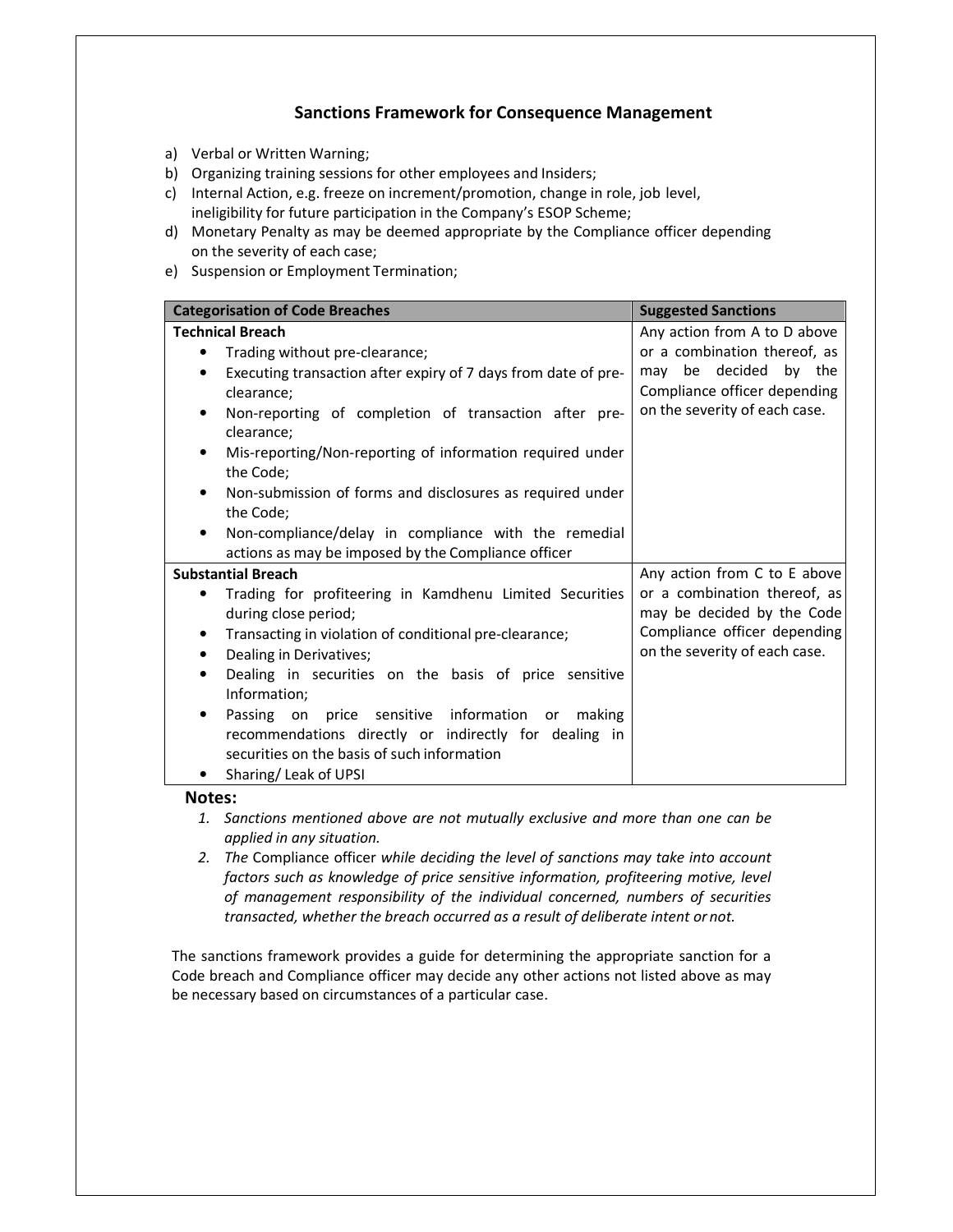**ANNEXURE I** 

#### *APPLICATION FOR PRE - CLEARANCE OF TRADING*

#### **The Compliance Officer Compliance Officer Compliance Compliance Compliance Compliance Compliance Compliance Compliance Compliance Compliance Compliance Compliance Compliance Compliance Compliance Compliance Compliance Com Kamdhenu Limited**

Pursuant to the SEBI (Prohibition of Insider Trading) Regulations, 2015 and the Company's Code of Conduct to regulate, monitor and report trading in Securities of the Company and the Code of Practices and Procedures for fair disclosure of UPSI, I seek approval for purchase/sale of the Securities of the Company as per the details given below:

| <b>Details of Designated Person</b>                                                       |                          |  |  |  |  |  |
|-------------------------------------------------------------------------------------------|--------------------------|--|--|--|--|--|
| Name                                                                                      |                          |  |  |  |  |  |
| Designation                                                                               |                          |  |  |  |  |  |
| PAN                                                                                       |                          |  |  |  |  |  |
| Location                                                                                  |                          |  |  |  |  |  |
| Email Id.                                                                                 |                          |  |  |  |  |  |
| Contact No.                                                                               |                          |  |  |  |  |  |
| Preclearance sought for                                                                   | Self/ Immediate Relative |  |  |  |  |  |
| If pre-clearance sought for Immediate Relative, then                                      |                          |  |  |  |  |  |
| Name of the Immediate Relative for whom pre-clearance sought                              |                          |  |  |  |  |  |
| Nature of Relationship                                                                    |                          |  |  |  |  |  |
| PAN of Immediate Relative                                                                 |                          |  |  |  |  |  |
| Details of Security held by self/ Immediate Relative for whom the pre-clearance is sought |                          |  |  |  |  |  |
| No. of Securities held as on date                                                         |                          |  |  |  |  |  |
| In physical form                                                                          |                          |  |  |  |  |  |
| In dematerialized form                                                                    |                          |  |  |  |  |  |
| <b>Details of Proposed Transaction</b>                                                    |                          |  |  |  |  |  |
| Nature of Proposed Transaction                                                            | Sale/ Purchase           |  |  |  |  |  |
| No. of Securities proposed to be transacted                                               |                          |  |  |  |  |  |
| <b>Details of identified account</b>                                                      |                          |  |  |  |  |  |
| Name & contact details of Broker with Account No.                                         |                          |  |  |  |  |  |
| Name of Depository Participant                                                            |                          |  |  |  |  |  |
| DP ID                                                                                     |                          |  |  |  |  |  |
| Client ID                                                                                 |                          |  |  |  |  |  |
| Details of previous pre-clearance, if any                                                 |                          |  |  |  |  |  |
| No. of Shares for which pre-clearance was taken                                           |                          |  |  |  |  |  |
| Date of approval of pre-clearance                                                         |                          |  |  |  |  |  |
| Whether transaction was executed                                                          |                          |  |  |  |  |  |
| If yes, No. of shares transacted & Value                                                  |                          |  |  |  |  |  |
| Reasons if not traded                                                                     |                          |  |  |  |  |  |

I hereby confirm and declare that:

- a) I am not in possession/ knowledge of any information that could be construed as Unpublished Price Sensitive Information (UPSI) as defined in the Policy upto the time of signing this undertaking;
- b) In the event that I am in possession/knowledge of any information that could be construed as UPSI, after the signing of this undertaking but before executing the transaction for which approval is sought, I shall inform the Compliance Officer immediately and shall completely refrain from dealing in the securities of the Company until such information becomes public;
- c) I have not and shall not enter into any opposite transaction (buy / sell) during the previous/ next six months from the date of last transaction.
- d) I undertake to submit the necessary forms/ documents within the prescribed timelines.
- e) I am aware that, I shall be liable to face penal consequences including disciplinary action in case the above declarations are found to be misleading or incorrect at any time;
- f) I agree to comply with the provisions of the Code at all times and provide any information relating to the trade as may be required by the Compliance Officer and permit the Company to disclose such detail to SEBI, if so required by SEBI.
- g) I further hereby agree to indemnify and keep the Company and its Directors indemnified from and against all and any penalties/fines that may be imposed on them by the SEBI and/or any other statutory authorities as a result of violation by me of the SEBI (Prohibition of Insider Trading) Regulations 2015 as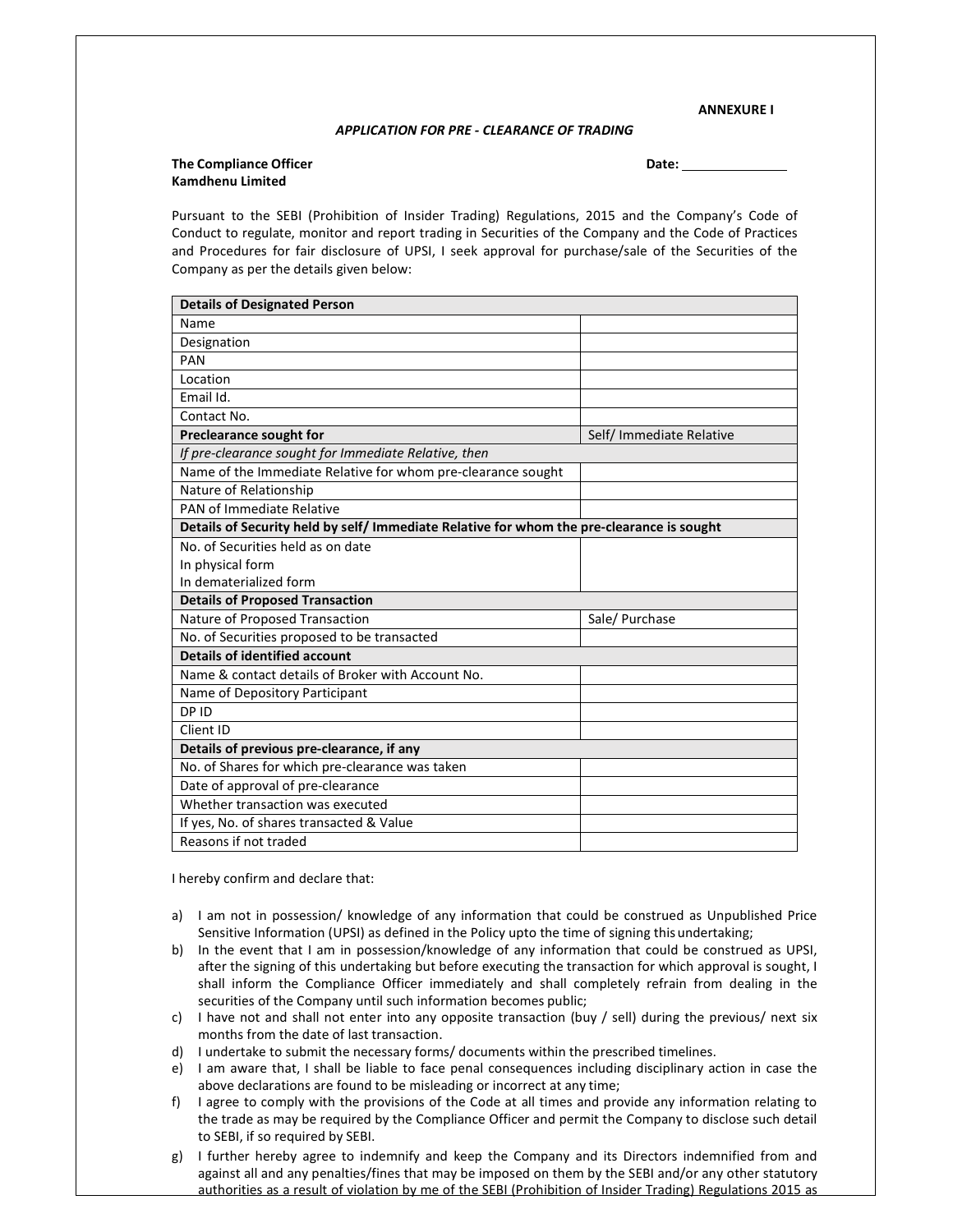| Date:                 |                                                                                                                                                                                                                                |
|-----------------------|--------------------------------------------------------------------------------------------------------------------------------------------------------------------------------------------------------------------------------|
| Signature: Signature: | Signature: the contract of the contract of the contract of the contract of the contract of the contract of the contract of the contract of the contract of the contract of the contract of the contract of the contract of the |
| Name:                 | (Immediate Relative)                                                                                                                                                                                                           |

For use of Compliance Officer:

| <b>PCO</b><br>No. | Application<br>recd. date | Approval<br>Date | Approval<br><b>Granted for</b><br>(Type of<br>transaction) | Approval<br>Pre-clearance<br>granted for<br>(No. of<br>(dd/mm/yyyy)<br>shares) |  | Compliance<br>Officer's signature |
|-------------------|---------------------------|------------------|------------------------------------------------------------|--------------------------------------------------------------------------------|--|-----------------------------------|
|                   |                           |                  | Sale/                                                      |                                                                                |  |                                   |
|                   |                           |                  | Purchase                                                   |                                                                                |  |                                   |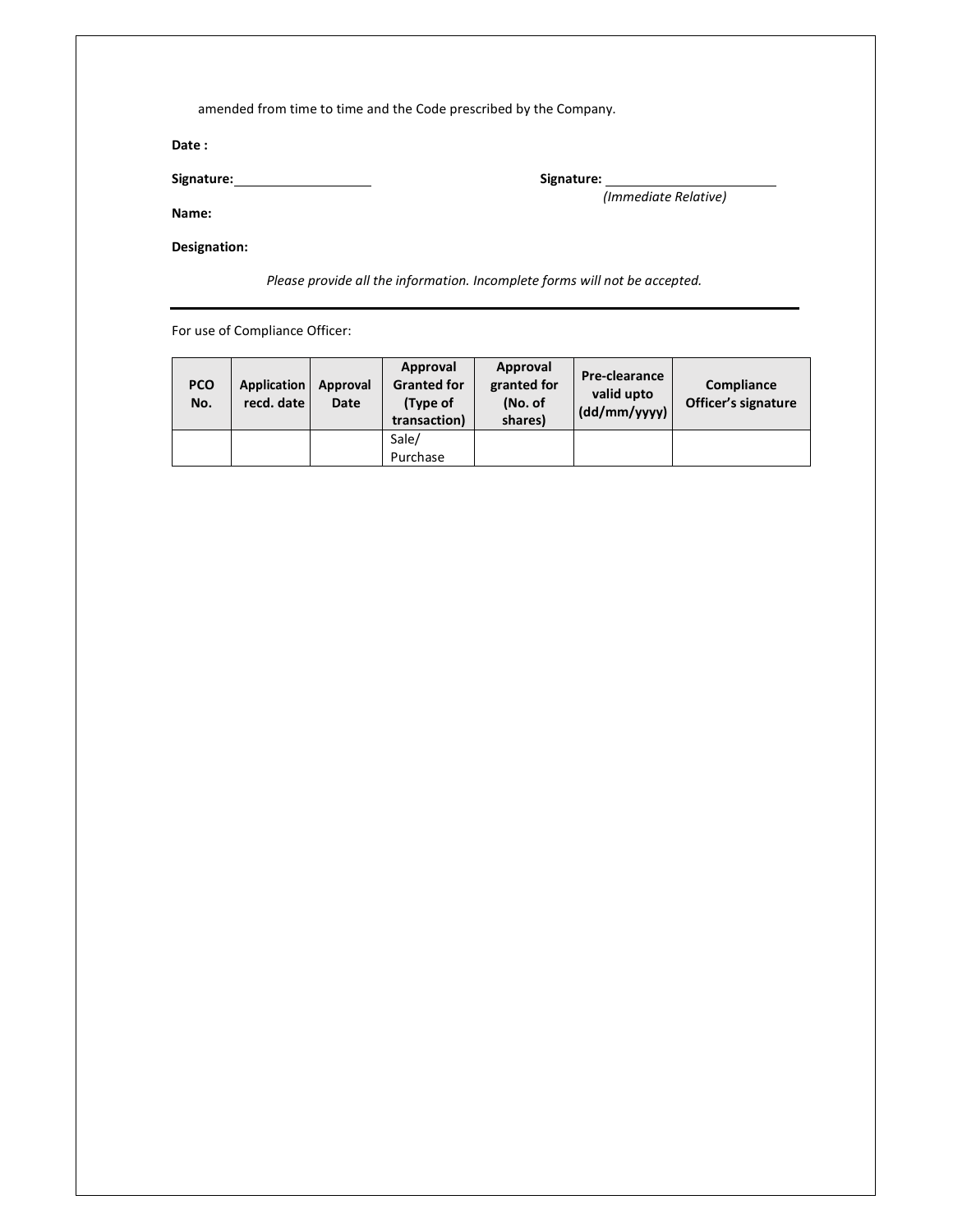*ANNEXURE II* 

#### **FORM OF DISCLOSURE OF TRANSACTIONS**

*(To be furnished within 2 days from of transaction/dealing in Securities of the Company)* 

| Name of Designated Person                                              |               |
|------------------------------------------------------------------------|---------------|
| Designation                                                            |               |
| PAN                                                                    |               |
| Email Id                                                               |               |
| Contact No.                                                            |               |
| If the trade was effected in the name of Immediate Relative            |               |
| Name of Immediate Relative                                             |               |
| Nature of Relationship                                                 |               |
| <b>PAN</b>                                                             |               |
| Details of Pre-clearance approved:-                                    |               |
| Type of Transaction for which pre-clearance was applied                | Purchase/Sale |
| No. of Shares for which pre-clearance was applied                      |               |
| Pre-clearance approved for (No. of security & date of Approval)        |               |
| <b>Details of Transaction executed</b>                                 |               |
| No. of Securities bought/sold                                          |               |
| DP ID/Client ID/Folio Number                                           |               |
| No. of Securities held prior to the date of transaction                |               |
| Price at which the transaction executed                                |               |
| Reasons, if transaction not executed or if executed for lower quantity |               |
| Total number of Securities held after acquisition / sale               |               |

In connection with the aforesaid transaction(s), I hereby undertake to preserve, for a period of 5 years and produce to the Compliance Officer / SEBI any of the following documents:<br>1. Broker's contract note.

- 
- 1. Broker's contract note.<br>2. Proof of payment to/fro 2. Proof of payment to/from brokers.<br>3. Extract of bank passbook/statemen
- Extract of bank passbook/statement (to be submitted in case of demat transactions).
- 4. Copy of Delivery Instruction Slip (applicable in case of sale transaction).

I agree to hold the above Securities for a minimum period of six months. In case there is any urgent need to sell these Securities within the said period, I shall approach the Compliance Officer for necessary approval. (applicable in case of purchase / subscription).

I declare that the above information is correct and that no provisions of the Company's Code, SEBI Regulations and/or applicable laws/regulations have been contravened for effecting the above said transactions(s).

> ………………………………………. Signature of Designated Employee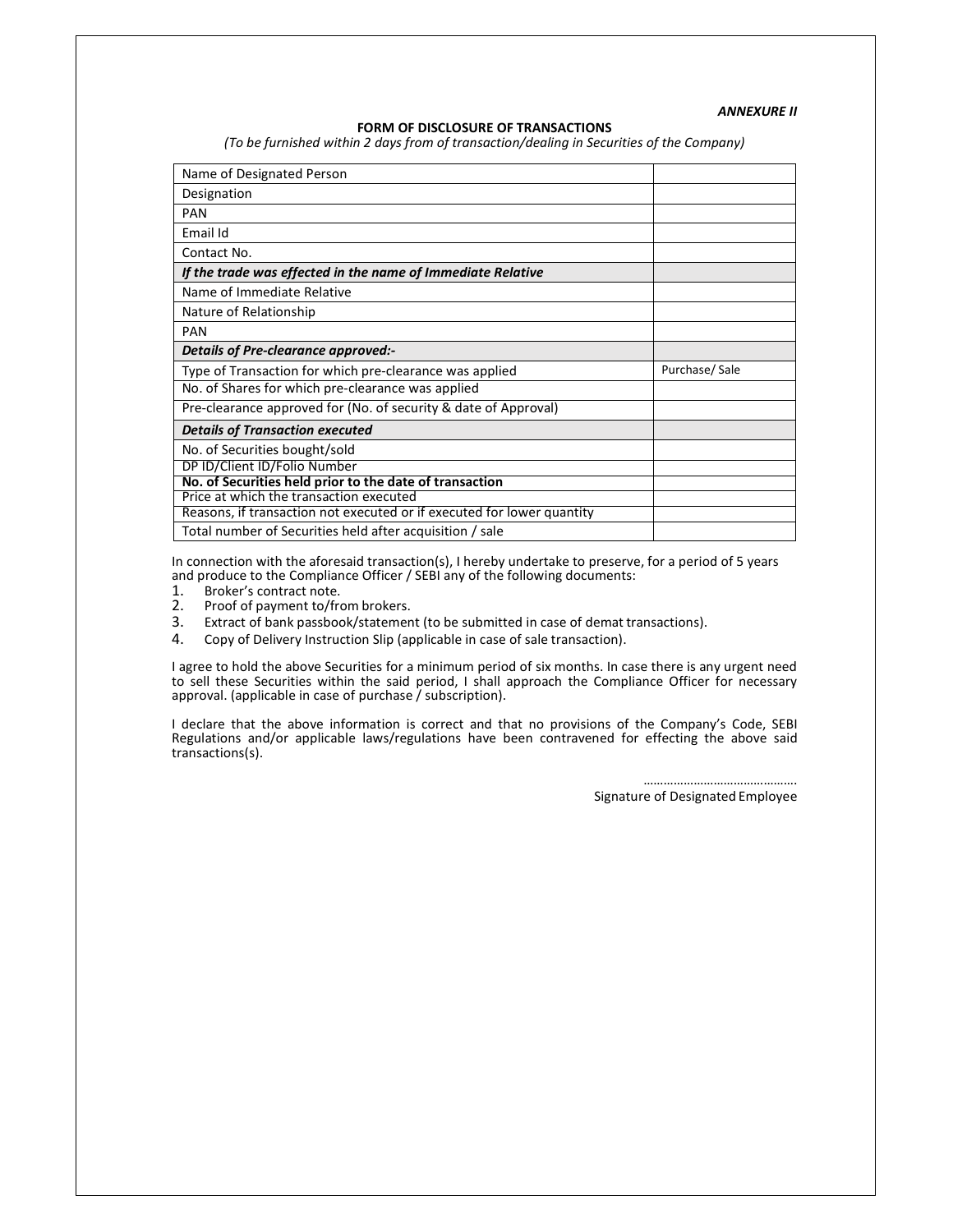### **FORM A SEBI (Prohibition of Insider Trading) Regulations, 2015 [Regulation 7 (1) (a) read with Regulation 6 (2) – Initial Disclosure to the company]**

Name of the company: **Kamdhenu Limited** 

ISIN of the company: **INE390H01012** 

**Details of Securities held by Promoter, Key Managerial Personnel (KMP) or Director and other such persons as mentioned in Regulation 6(2)** 

| Name, PAN No., CIN/DIN<br>& address with contact | <b>Category of Person</b><br>(Promoters/KMP/         | Securities held as on the date of<br>regulation coming into force                        | %<br>οf<br>shareholding |     |
|--------------------------------------------------|------------------------------------------------------|------------------------------------------------------------------------------------------|-------------------------|-----|
| nos.                                             | Directors/Immediate<br>Relatives/<br>others<br>etc.) | Type of security<br>(For e.g.<br>Shares.<br>Warrants,<br>Convertible<br>Debentures etc.) | No.                     |     |
|                                                  |                                                      | '3)                                                                                      | (4)                     | (5) |
|                                                  |                                                      |                                                                                          |                         |     |
|                                                  |                                                      |                                                                                          |                         |     |

*Note: "Securities" shall have the meaning as defined under regulation 2(1) (i) of SEBI (Prohibition of Insider Trading) Regulations, 2015.* 

**Details of Open Interest (OI) in derivatives of the company held by Promoter, Key Managerial Personnel (KMP), Director and other such persons as mentioned in Regulation 6(2)** 

| Open Interest of the Future contracts held as on the |                                              |                                                         | Open Interest of the Option Contracts held as on |                                                                  |                                                      |  |
|------------------------------------------------------|----------------------------------------------|---------------------------------------------------------|--------------------------------------------------|------------------------------------------------------------------|------------------------------------------------------|--|
| date of regulation coming into force                 |                                              |                                                         | the date of regulation coming into force         |                                                                  |                                                      |  |
| Contract<br><b>Specifications</b>                    | Number of<br>Units (contracts<br>* lot size) | <b>Notional</b><br>value<br>in<br><b>Rupee</b><br>terms | Contract<br><b>Specifications</b>                | of<br><b>Number</b><br><b>Units</b><br>(contracts * lot<br>size) | <b>Notional value</b><br><b>Rupee</b><br>in<br>terms |  |
| (6)                                                  |                                              | (8)                                                     | (9)                                              | (10)                                                             | (11)                                                 |  |
|                                                      |                                              |                                                         |                                                  |                                                                  |                                                      |  |
|                                                      |                                              |                                                         |                                                  |                                                                  |                                                      |  |

*Note: In case of Options, notional value shall be calculated based on premium plus strike price of options.* 

*Name &* **Signature:** 

**Designation:** 

**Date:** 

**Place:**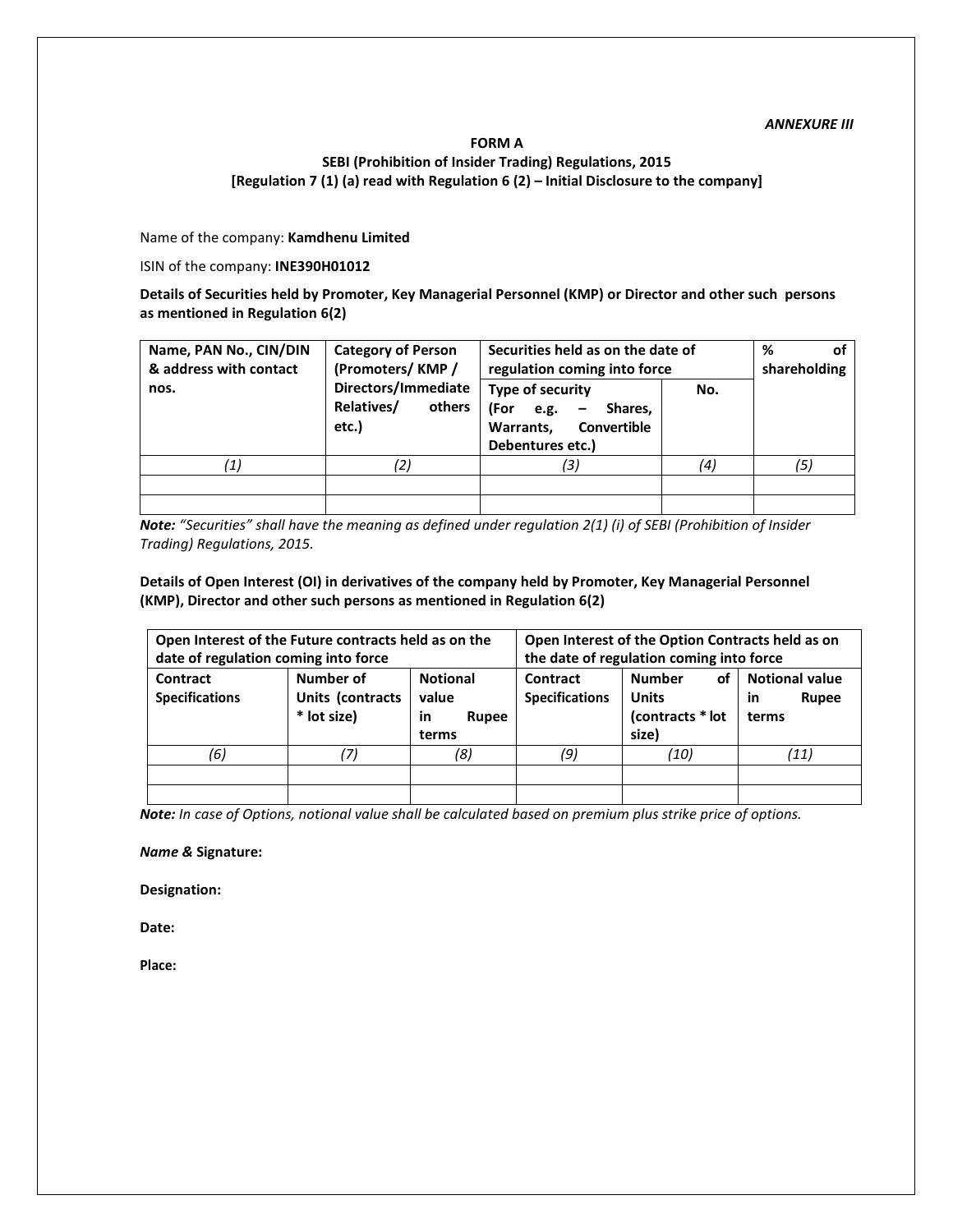#### **FORM B**

**SEBI (Prohibition of Insider Trading) Regulations, 2015** 

**[Regulation 7 (1) (b) read with Regulation 6 (2) –Disclosure on becoming a director/ KMP/ Promoter]** 

Name of the company: **Kamdhenu Limited** 

ISIN of the company: **INE390H01012** 

**Details of Securities held on appointment of Key Managerial Personnel (KMP) or Director or upon becoming Promoter of listed company and other such persons as mentioned in Regulation 6(2).** 

| Name, PAN No.,<br><b>CIN/DIN</b><br>& ।<br>address<br>with | <b>Category of Person</b><br>(Promoters/KMP/<br>Directors/Immediate | of<br>Date<br>Appointment of<br>Director/<br><b>KMP</b> | Securities held at the time of<br>becoming<br>appointment of Director/KMP               | %<br>οf<br>shareholding |     |
|------------------------------------------------------------|---------------------------------------------------------------------|---------------------------------------------------------|-----------------------------------------------------------------------------------------|-------------------------|-----|
| contact nos.                                               | Relatives/<br>others<br>etc.)                                       | date<br>οf<br>or<br>becoming<br>Promoter                | Type of security<br>(For e.g. - Shares,<br>Warrants,<br>Convertible<br>Debentures etc.) | No.                     |     |
| (1)                                                        | (2)                                                                 | (3)                                                     | (4)                                                                                     | (5)                     | (6) |
|                                                            |                                                                     |                                                         |                                                                                         |                         |     |

*Note: "Securities" shall have the meaning as defined under regulation 2(1) (i) of SEBI (Prohibition of Insider Trading) Regulations, 2015.* 

**Details of Open Interest (OI) in derivatives of the company held on appointment of Key Managerial Personnel (KMP) or Director or upon becoming Promoter and other such persons as mentioned in Regulation 6(2)** 

| Open Interest of the Future contracts held at the time<br>of becoming Promoter/ appointment of Director/<br><b>KMP</b> |                                              |     | Open Interest of the Option Contracts held at the<br>time of becoming Promoter/appointment of<br>Director/KMP |                                                                  |                                                             |  |
|------------------------------------------------------------------------------------------------------------------------|----------------------------------------------|-----|---------------------------------------------------------------------------------------------------------------|------------------------------------------------------------------|-------------------------------------------------------------|--|
| Contract<br><b>Specifications</b>                                                                                      | Number of<br>Units (contracts<br>* lot size) |     | Contract<br><b>Specifications</b>                                                                             | οf<br><b>Number</b><br><b>Units</b><br>(contracts * lot<br>size) | <b>Notional value</b><br><b>Rupee</b><br><b>in</b><br>terms |  |
| 17,                                                                                                                    | (8)                                          | (9) | (10)                                                                                                          | (11)                                                             | (12)                                                        |  |
|                                                                                                                        |                                              |     |                                                                                                               |                                                                  |                                                             |  |
|                                                                                                                        |                                              |     |                                                                                                               |                                                                  |                                                             |  |

*Note: In case of Options, notional value shall be calculated based on premium plus strike price of options.* 

*Name &* **Signature:** 

**Designation:** 

**Date:** 

**Place:**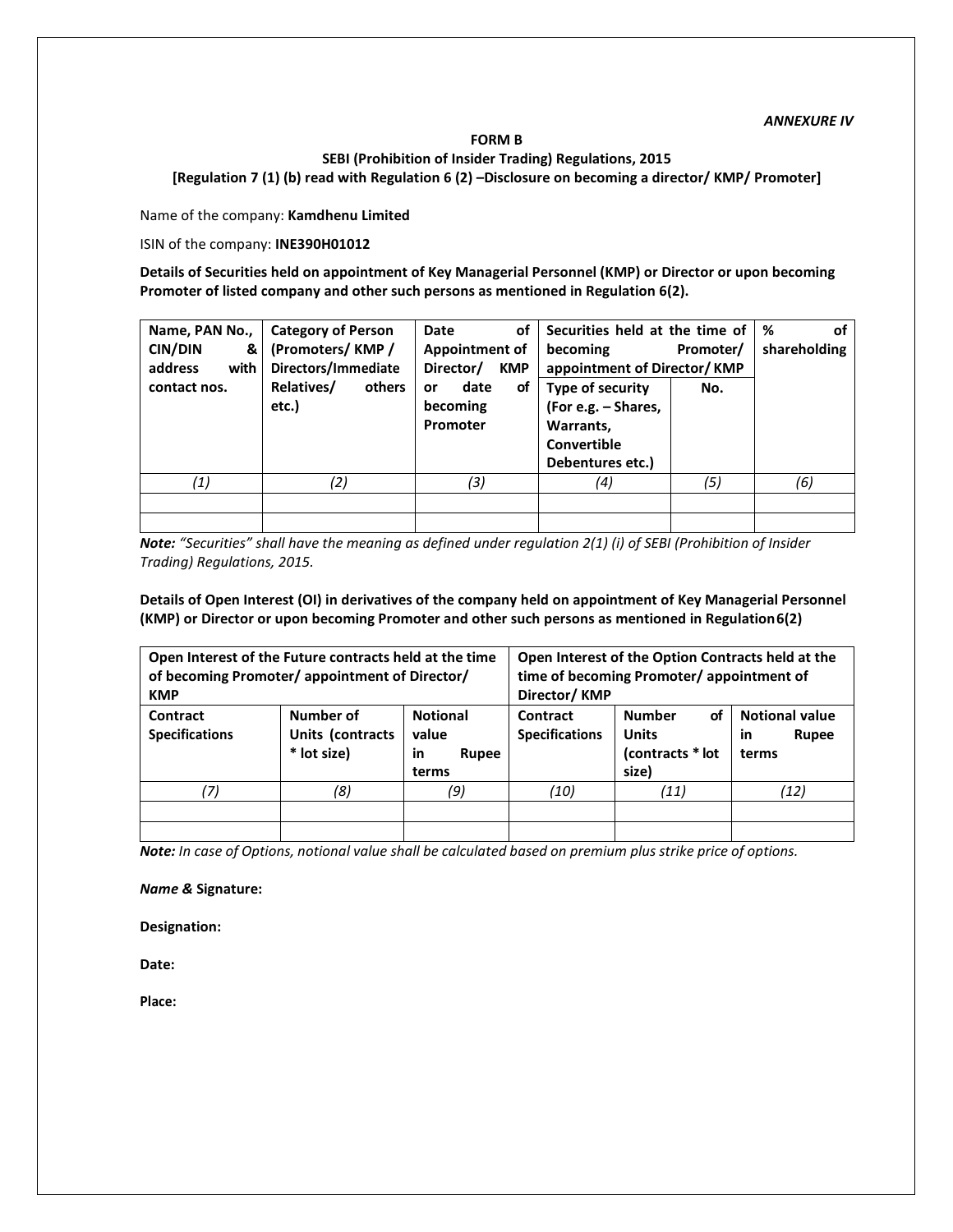*ANNEXURE V* 

#### *INITIAL DISCLOSURE FORM*

*(Initial Disclosure of shareholding in Kamdhenu Limited at the time of joining or at the time of being promoted as Designated Person)* 

| <b>Name</b>              |                                                                         |                                                                                                                                                                                                                                                                                                                                                                  |                                                                                                 |                                                                                               |  |
|--------------------------|-------------------------------------------------------------------------|------------------------------------------------------------------------------------------------------------------------------------------------------------------------------------------------------------------------------------------------------------------------------------------------------------------------------------------------------------------|-------------------------------------------------------------------------------------------------|-----------------------------------------------------------------------------------------------|--|
| <b>PAN</b>               |                                                                         |                                                                                                                                                                                                                                                                                                                                                                  |                                                                                                 |                                                                                               |  |
|                          |                                                                         |                                                                                                                                                                                                                                                                                                                                                                  |                                                                                                 |                                                                                               |  |
| <b>Designation</b>       |                                                                         |                                                                                                                                                                                                                                                                                                                                                                  |                                                                                                 |                                                                                               |  |
| Location                 |                                                                         |                                                                                                                                                                                                                                                                                                                                                                  |                                                                                                 |                                                                                               |  |
| <b>Contact Nos.</b>      |                                                                         |                                                                                                                                                                                                                                                                                                                                                                  |                                                                                                 |                                                                                               |  |
| Email Id                 |                                                                         |                                                                                                                                                                                                                                                                                                                                                                  |                                                                                                 |                                                                                               |  |
|                          |                                                                         |                                                                                                                                                                                                                                                                                                                                                                  |                                                                                                 |                                                                                               |  |
|                          |                                                                         |                                                                                                                                                                                                                                                                                                                                                                  |                                                                                                 |                                                                                               |  |
| of<br>the<br>(Name       | employer/                                                               |                                                                                                                                                                                                                                                                                                                                                                  |                                                                                                 |                                                                                               |  |
|                          |                                                                         |                                                                                                                                                                                                                                                                                                                                                                  |                                                                                                 |                                                                                               |  |
|                          |                                                                         |                                                                                                                                                                                                                                                                                                                                                                  |                                                                                                 |                                                                                               |  |
|                          |                                                                         |                                                                                                                                                                                                                                                                                                                                                                  |                                                                                                 |                                                                                               |  |
|                          |                                                                         |                                                                                                                                                                                                                                                                                                                                                                  |                                                                                                 |                                                                                               |  |
|                          |                                                                         |                                                                                                                                                                                                                                                                                                                                                                  | If held in demat form                                                                           |                                                                                               |  |
|                          |                                                                         |                                                                                                                                                                                                                                                                                                                                                                  | DP ID                                                                                           | <b>Client ID</b>                                                                              |  |
|                          |                                                                         |                                                                                                                                                                                                                                                                                                                                                                  |                                                                                                 |                                                                                               |  |
|                          |                                                                         |                                                                                                                                                                                                                                                                                                                                                                  |                                                                                                 |                                                                                               |  |
| Relationship             |                                                                         |                                                                                                                                                                                                                                                                                                                                                                  |                                                                                                 |                                                                                               |  |
|                          |                                                                         |                                                                                                                                                                                                                                                                                                                                                                  |                                                                                                 |                                                                                               |  |
| Relationship             |                                                                         |                                                                                                                                                                                                                                                                                                                                                                  |                                                                                                 |                                                                                               |  |
| <b>PAN</b>               |                                                                         |                                                                                                                                                                                                                                                                                                                                                                  |                                                                                                 |                                                                                               |  |
|                          |                                                                         |                                                                                                                                                                                                                                                                                                                                                                  |                                                                                                 |                                                                                               |  |
| authorized by law)       |                                                                         |                                                                                                                                                                                                                                                                                                                                                                  |                                                                                                 |                                                                                               |  |
| <b>No. of Securities</b> |                                                                         | Folio No(s), if held                                                                                                                                                                                                                                                                                                                                             | If held in demat form                                                                           |                                                                                               |  |
|                          |                                                                         | in physical form:                                                                                                                                                                                                                                                                                                                                                | DP ID                                                                                           | <b>Client ID</b>                                                                              |  |
|                          |                                                                         |                                                                                                                                                                                                                                                                                                                                                                  |                                                                                                 |                                                                                               |  |
|                          |                                                                         |                                                                                                                                                                                                                                                                                                                                                                  |                                                                                                 |                                                                                               |  |
|                          | organization)<br><b>Date of declaration</b><br><b>No. of Securities</b> | (in case of PAN is not available, any other<br>identifier authorized by law)<br><b>Educational Institution of Graduation</b><br><b>Details of Past Employment</b><br>past<br>Details of Securities held in the Company<br><b>Held by the Designated Person</b><br><b>Name of Immediate Relative</b><br>(in case of PAN is not<br>available, any other identifier | <b>Type of Security</b><br>Folio No(s), if held<br>in physical form:<br><b>Type of Security</b> | Held by the Immediate Relative / person with whom Designated Person shares Material Financial |  |

- *Immediate Relative includes spouse, parent, sibling and their children or of the spouse, any of whom is either dependent financially on them, or consults them in taking decisions relating to Trading in Securities.*
- *Material Financial Relationship means a relationship in which one person is a recipient of any kind of payment such as by way of a loan or gift during the immediately preceding 12 months, equivalent to at least 25% of such payer's annual income but shall exclude relationship in which payment is based on arm's length transaction*

…………………………………………. Signature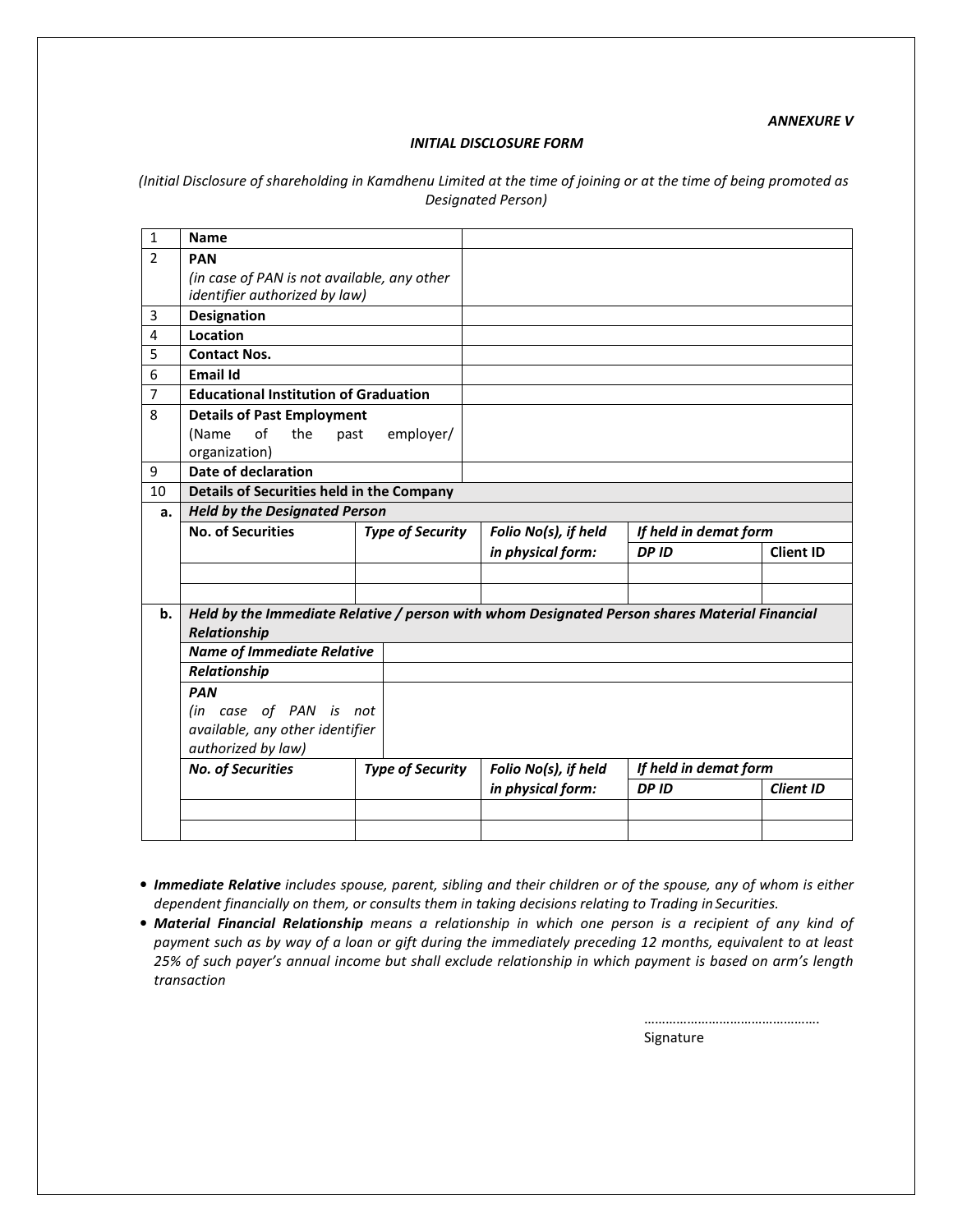#### **ANNEXURE VI**

# **FORM C SEBI (Prohibition of Insider Trading) Regulations, 2015 [Regulation 7 (2) read with Regulation 6 (2) – Continual Disclosures]**

Name of the company: **Kamdhenu Limited** 

ISIN of the company: **INE390H01012** 

**Details of change in holding of Securities of Promoter, Employee or Director of a listed company and other such persons as mentioned in Regulation 6(2).** 

| Name, PAN<br>No., CIN/DIN<br>& address<br>with contact<br>nos. | Category<br>Person<br>(Promoters/<br>KMP/<br>Directors/im<br>mediate<br>relatives/<br>others etc.) | of Securities held<br>prior to acquisition/<br>disposal                                                                      |                 | <b>Securities acquired/Disposed</b>                                                                                                |     |       | Securities held post<br>acquisition/<br>disposal                                   | Date of<br>allotment<br>advice/<br>acquisition of<br>shares/<br>sale of shares<br>specify                        |                                               | Date<br>intimation<br>to<br>Company | of<br>the | of<br>Mode<br>acquisition<br>(market<br>purchase/ public<br>rights/preferenti<br>al offer / off<br>market/ Inter-se<br>transfer etc. |  |      |
|----------------------------------------------------------------|----------------------------------------------------------------------------------------------------|------------------------------------------------------------------------------------------------------------------------------|-----------------|------------------------------------------------------------------------------------------------------------------------------------|-----|-------|------------------------------------------------------------------------------------|------------------------------------------------------------------------------------------------------------------|-----------------------------------------------|-------------------------------------|-----------|--------------------------------------------------------------------------------------------------------------------------------------|--|------|
|                                                                |                                                                                                    | of<br>Type<br>security<br>(For e.g.<br>- Shares,<br><b>Warrants</b><br><b>Converti</b><br>ble<br><b>Debentur</b><br>es etc.) | No.<br>%<br>ing | of<br>and Type<br>of security<br>sharehold (For e.g. $-$<br>Shares,<br>Warrants,<br>Convertibl<br>e<br><b>Debenture</b><br>s etc.) | No. | Value | <b>Transact</b><br>ion<br>Type<br>(Buy/<br>Sale/<br>Pledge /<br>Revoke/<br>Invoke) | Type of<br>security<br>(For e.g.<br>- Shares,<br>Warrant<br>s,<br>Converti<br>ble<br><b>Debentu</b><br>res etc.) | No. and<br>%<br>of<br>shareho<br><b>Iding</b> | <b>From</b>                         | To        |                                                                                                                                      |  |      |
| (1)                                                            | (2)                                                                                                | (3)                                                                                                                          | (4)             | (5)                                                                                                                                | (6) | (7)   | (8)                                                                                | (9)                                                                                                              | (10)                                          | (11)                                | (12)      | (13)                                                                                                                                 |  | (14) |
|                                                                |                                                                                                    |                                                                                                                              |                 |                                                                                                                                    |     |       |                                                                                    |                                                                                                                  |                                               |                                     |           |                                                                                                                                      |  |      |

*Note: "Securities" shall have the meaning as defined under regulation 2(1) (i) of SEBI (Prohibition of Insider Trading) Regulations, 2015.*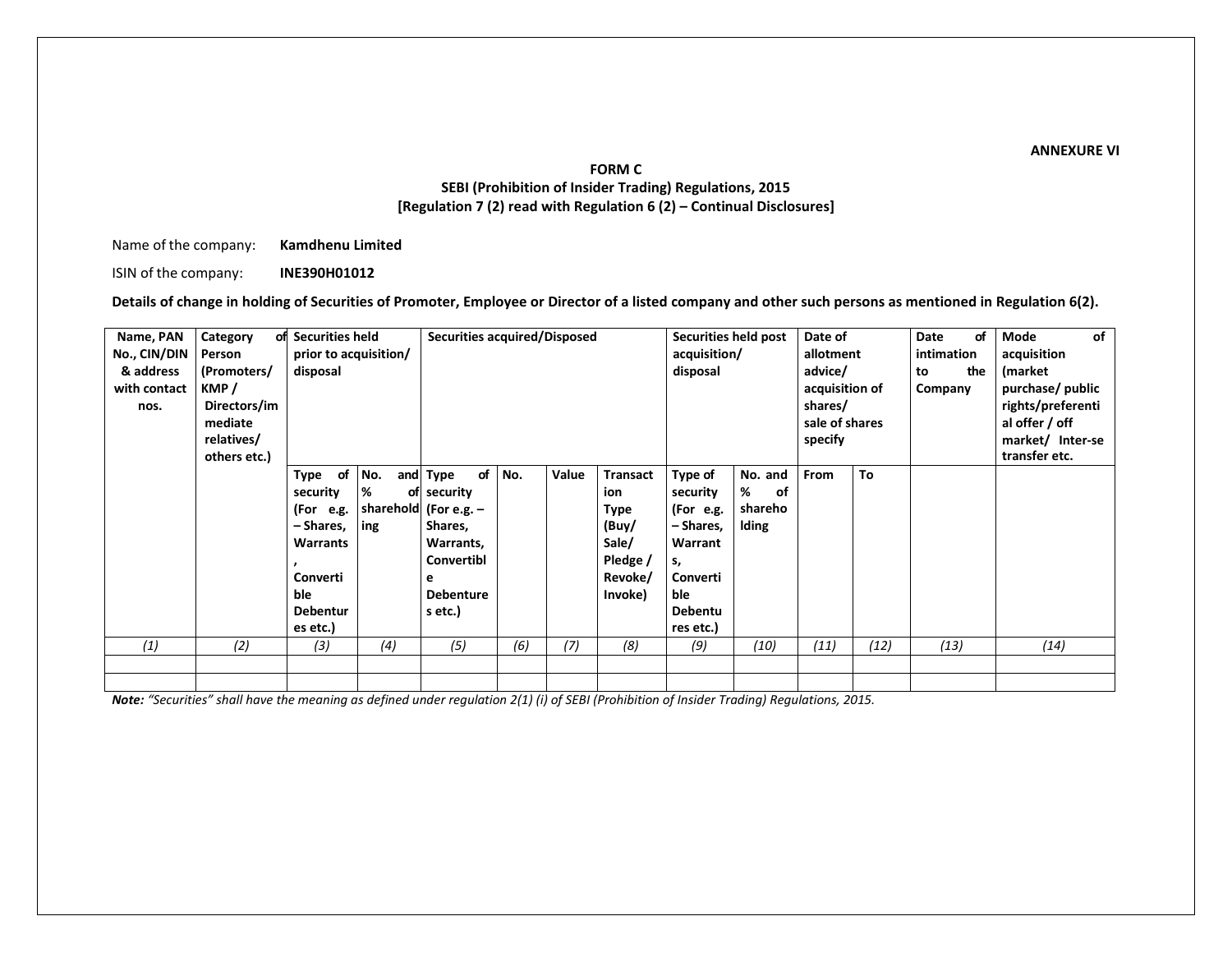**Details of trading in derivatives of the company by Promoter, Employee or Director of a listed company and other such persons as mentioned in Regulation 6(2)** 

|             |    |                |                       | Trading in derivatives (Specify type of contract, Futures or Options<br>etc.) | <b>Exchange on which the trade</b><br>was executed |                                                 |      |
|-------------|----|----------------|-----------------------|-------------------------------------------------------------------------------|----------------------------------------------------|-------------------------------------------------|------|
| <b>Type</b> | οf | Contract       |                       | Buy                                                                           | <b>Sell</b>                                        |                                                 |      |
| Contract    |    | specifications | <b>Notional Value</b> | <b>Number of units</b><br>(contracts * lot<br>size)                           |                                                    | Number of<br>units<br>(contracts * lot<br>size) |      |
| (15)        |    | (16)           | (17)                  | (18)                                                                          | (19)                                               | (20)                                            | (21) |
|             |    |                |                       |                                                                               |                                                    |                                                 |      |
|             |    |                |                       |                                                                               |                                                    |                                                 |      |

**Name & Signature:** 

**Designation:** 

**Date:** 

**Place:**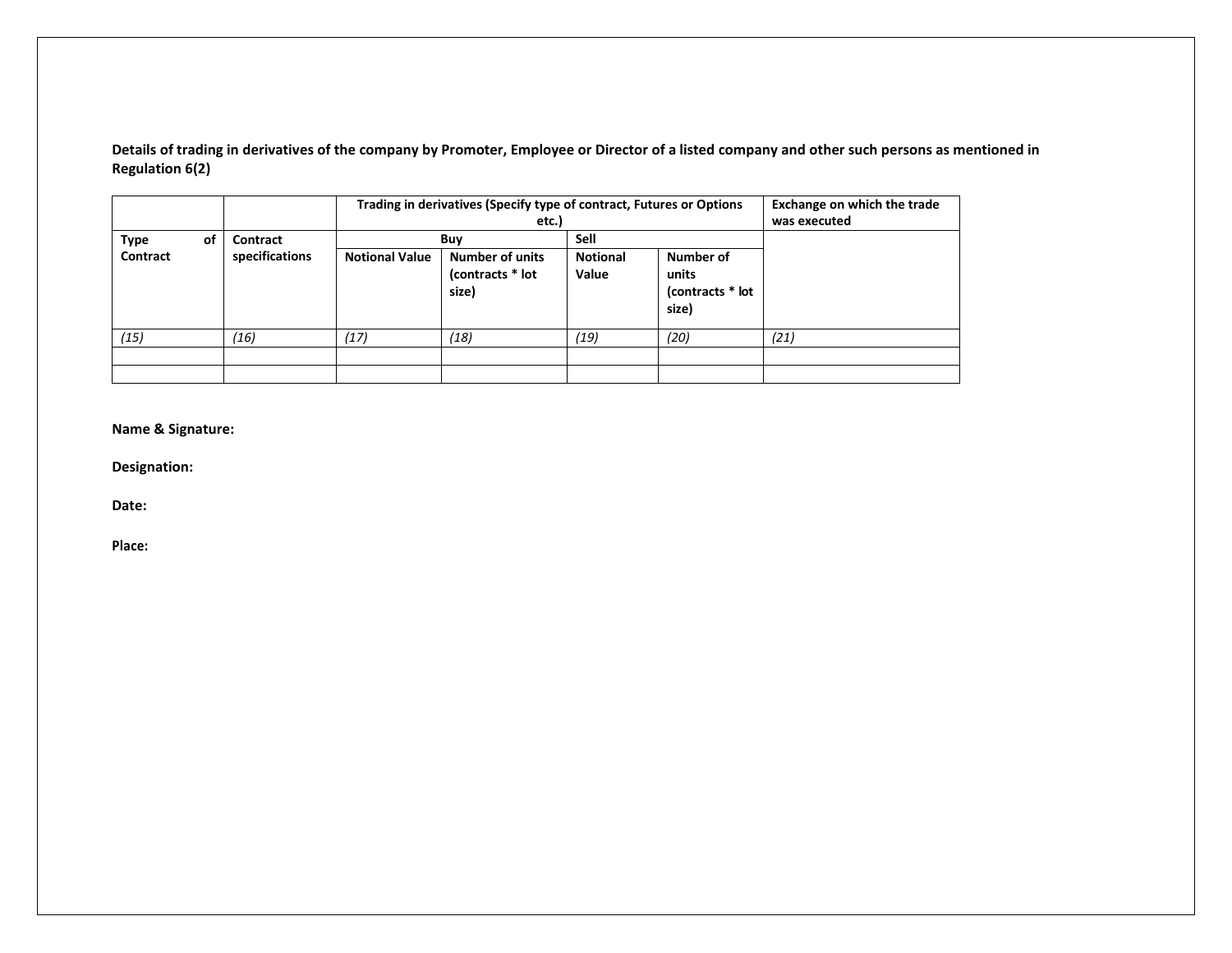### **FORM of ANNUAL DISCLOSURE**

*(To be furnished before30th April of each year for the previous year)* 

| 1              | <b>Name</b>                                                                                                   |                         |                      |                       |                  |
|----------------|---------------------------------------------------------------------------------------------------------------|-------------------------|----------------------|-----------------------|------------------|
| $\mathfrak{p}$ | <b>PAN</b>                                                                                                    |                         |                      |                       |                  |
|                | (in case of PAN is not available, any other                                                                   |                         |                      |                       |                  |
|                | identifier authorized by law)                                                                                 |                         |                      |                       |                  |
| 3              | <b>Designation</b>                                                                                            |                         |                      |                       |                  |
| 4              | Location                                                                                                      |                         |                      |                       |                  |
| 5              | <b>Contact Nos.</b>                                                                                           |                         |                      |                       |                  |
| 6              | <b>Email Id</b>                                                                                               |                         |                      |                       |                  |
| 7              | <b>Educational Institution of Graduation</b>                                                                  |                         |                      |                       |                  |
| 8              | <b>Details of Past Employment</b>                                                                             |                         |                      |                       |                  |
|                | (Name<br>of<br>the                                                                                            | employer/<br>past       |                      |                       |                  |
|                | organization)                                                                                                 |                         |                      |                       |                  |
| 9              | <b>Date of declaration</b>                                                                                    |                         |                      |                       |                  |
| 10             | Details of Securities held in the Company                                                                     |                         |                      |                       |                  |
| a.             | <b>Held by the Designated Person</b>                                                                          |                         |                      |                       |                  |
|                | <b>No. of Securities</b>                                                                                      | <b>Type of Security</b> | Folio No(s), if held | If held in demat form |                  |
|                |                                                                                                               |                         | in physical form:    | DP ID                 | <b>Client ID</b> |
|                |                                                                                                               |                         |                      |                       |                  |
|                |                                                                                                               |                         |                      |                       |                  |
|                |                                                                                                               |                         |                      |                       |                  |
| b.             | Held by the Immediate Relative / person with whom Designated Person shares Material Financial<br>Relationship |                         |                      |                       |                  |
|                | <b>Name of Immediate Relative</b>                                                                             |                         |                      |                       |                  |
|                | Relationship                                                                                                  |                         |                      |                       |                  |
|                | <b>PAN</b>                                                                                                    |                         |                      |                       |                  |
|                | (in case of PAN is not                                                                                        |                         |                      |                       |                  |
|                | available, any other identifier<br>authorized by law)                                                         |                         |                      |                       |                  |
|                | <b>No. of Securities</b>                                                                                      | <b>Type of Security</b> | Folio No(s), if held | If held in demat form |                  |
|                |                                                                                                               |                         | in physical form:    | DP ID                 | <b>Client ID</b> |
|                |                                                                                                               |                         |                      |                       |                  |

*Notes:* 

• *Immediate Relative includes spouse, parent, sibling and their children or of the spouse, any of whom is either dependent financially on them, or consults them in taking decisions relating to Trading in Securities.*

• *Material Financial Relationship means a relationship in which one person is a recipient of any kind of payment such as by way of a loan or gift during the immediately preceding 12 months, equivalent to at least 25% of such payer's annual income but shall exclude relationship in which payment is based on arm's length transaction*

Signature

………………………………………….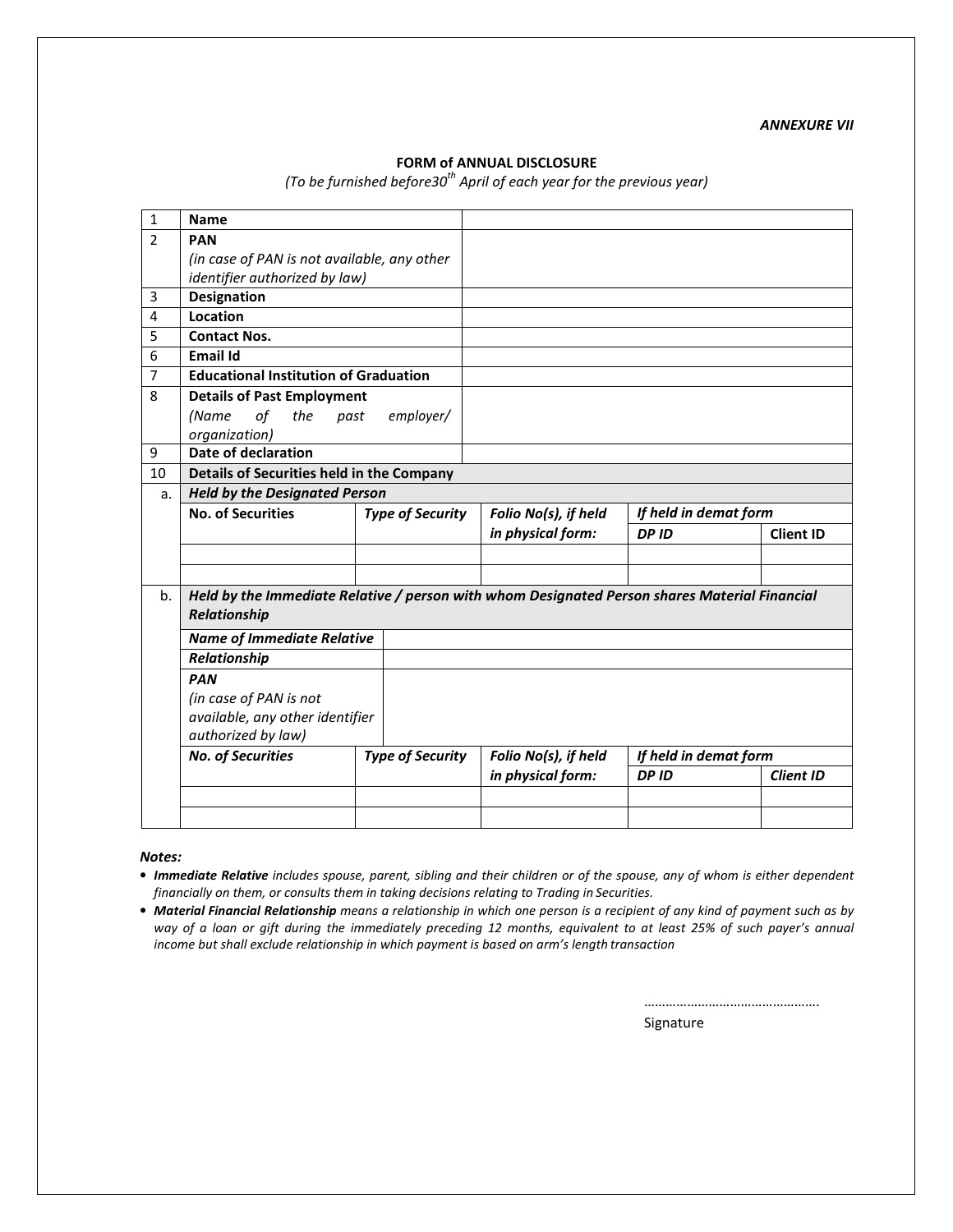#### **ANNEXURE VIII**

**Form D** 

 **Securities and Exchange Board of India (Prohibition of Insider Trading) Regulations, 2015 Regulation 7(3) – Transactions by Other connected persons as identified by the Company** 

Name of the company: **Kamdhenu Limited** 

ISIN of the company: **INE390H01012** 

**Details of trading in securities by other connected person as identified by the Company.** 

| Name, PAN<br>No., CIN/DIN<br>& address<br>with contact<br>nos. | <b>Connection</b><br>with<br>the<br>Company | <b>Securities held</b><br>prior to acquisition/<br>disposal                                                        |                 | Securities acquired/Disposed                                                                                                       |     |       | Securities held post<br>acquisition/<br>disposal                                          |                                                                                                                  | Date of<br>allotment<br>advice/<br>acquisition of<br>shares/<br>sale of shares<br>specify |      | Date<br>intimation<br>to<br>Company | of<br>the | of<br>Mode<br>acquisition<br>(market<br>purchase/ public<br>rights/preferenti<br>al offer / off<br>market/ Inter-se<br>transfer etc. |      |
|----------------------------------------------------------------|---------------------------------------------|--------------------------------------------------------------------------------------------------------------------|-----------------|------------------------------------------------------------------------------------------------------------------------------------|-----|-------|-------------------------------------------------------------------------------------------|------------------------------------------------------------------------------------------------------------------|-------------------------------------------------------------------------------------------|------|-------------------------------------|-----------|--------------------------------------------------------------------------------------------------------------------------------------|------|
|                                                                |                                             | Type of<br>security<br>(For e.g.<br>– Shares,<br><b>Warrants</b><br>Converti<br>ble<br><b>Debentur</b><br>es etc.) | No.<br>%<br>ing | of<br>and Type<br>of security<br>sharehold (For e.g. $-$<br>Shares,<br>Warrants,<br>Convertibl<br>е<br><b>Debenture</b><br>s etc.) | No. | Value | <b>Transact</b><br>ion<br><b>Type</b><br>(Buy/<br>Sale/<br>Pledge /<br>Revoke/<br>Invoke) | Type of<br>security<br>(For e.g.<br>- Shares,<br>Warrant<br>s,<br>Converti<br>ble<br><b>Debentu</b><br>res etc.) | No. and<br>%<br>of<br>shareho<br><b>Iding</b>                                             | From | To                                  |           |                                                                                                                                      |      |
| (1)                                                            | (2)                                         | (3)                                                                                                                | (4)             | (5)                                                                                                                                | (6) | (7)   | (8)                                                                                       | (9)                                                                                                              | (10)                                                                                      | (11) | (12)                                | (13)      |                                                                                                                                      | (14) |
|                                                                |                                             |                                                                                                                    |                 |                                                                                                                                    |     |       |                                                                                           |                                                                                                                  |                                                                                           |      |                                     |           |                                                                                                                                      |      |
|                                                                |                                             |                                                                                                                    |                 |                                                                                                                                    |     |       |                                                                                           |                                                                                                                  |                                                                                           |      |                                     |           |                                                                                                                                      |      |

*Note: "Securities" shall have the meaning as defined under regulation 2(1) (i) of SEBI (Prohibition of Insider Trading) Regulations, 2015.*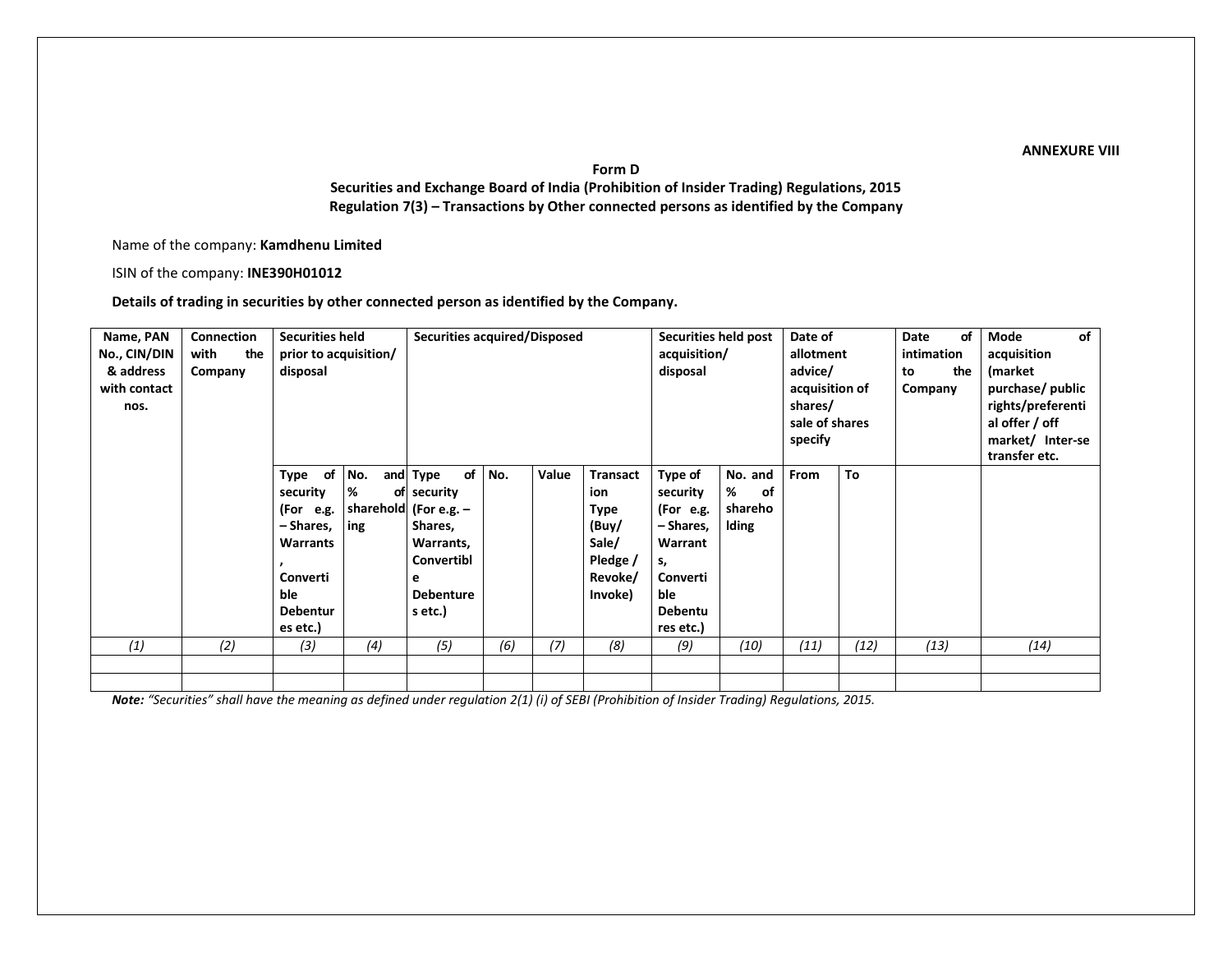| of<br><b>Type</b> | Contract       |                       | Trading in derivatives (Specify type of contract, Futures or Options etc)<br>Buy | Sell                     |                                                 | Exchange on which the trade<br>Was executed |
|-------------------|----------------|-----------------------|----------------------------------------------------------------------------------|--------------------------|-------------------------------------------------|---------------------------------------------|
| Contract          | specifications | <b>Notional Value</b> | <b>Number of units</b><br>(contracts * lot<br>size)                              | <b>Notional</b><br>Value | Number of<br>units<br>(contracts * lot<br>size) |                                             |
| (15)              | (16)           | (17)                  | (18)                                                                             | (19)                     | (20)                                            | (21)                                        |
|                   |                |                       |                                                                                  |                          |                                                 |                                             |

**Details of trading in derivatives of the company by other Connected Person as identified by the Company** 

**Name:** 

**Signature:** 

**Date:** 

**Place:**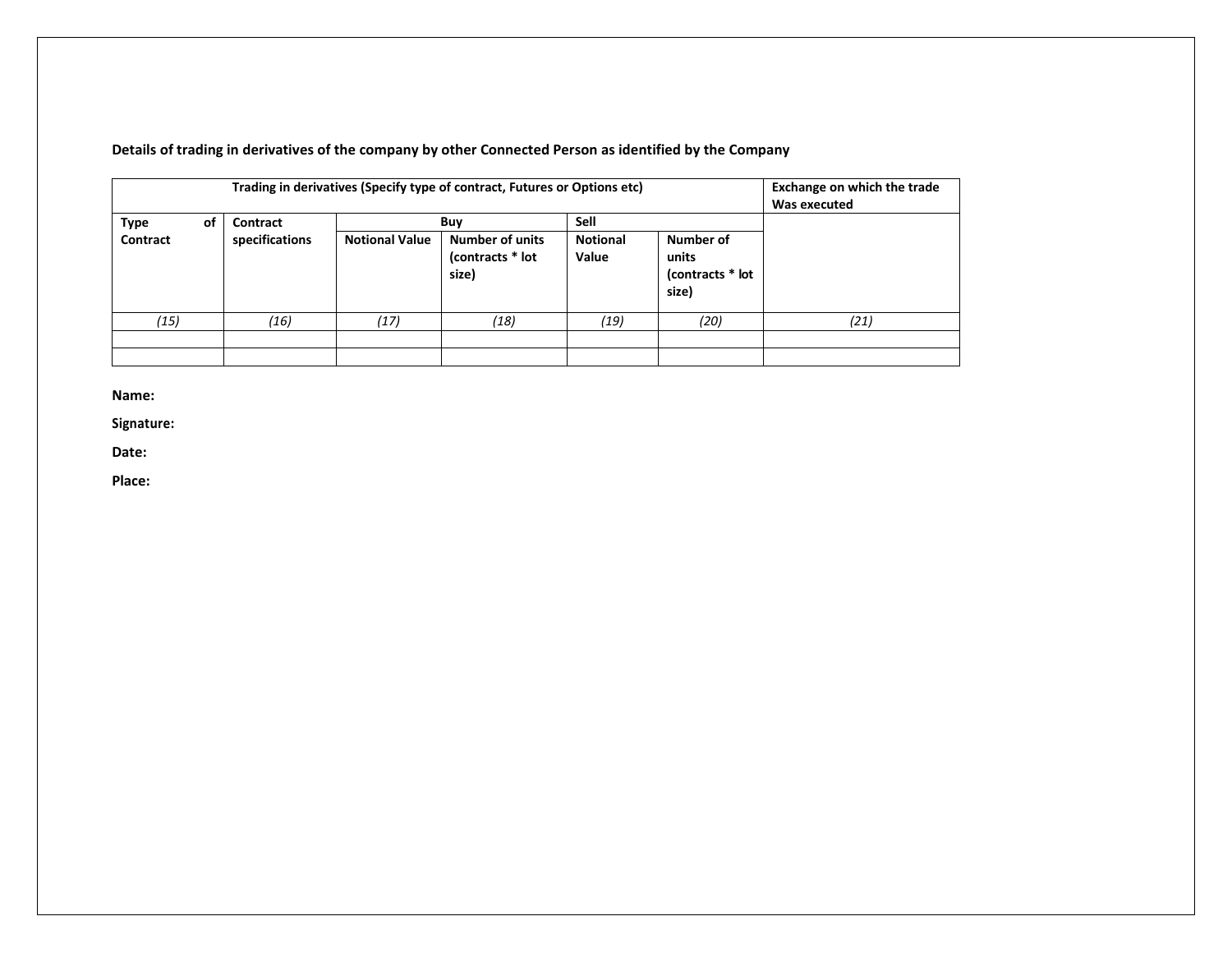#### **ANNEXURE IX**

#### **APPLICATION FOR ANNUAL TRADING PLAN**

| To,<br><b>The Compliance Officer</b><br><b>Kamdhenu Limited</b>                                                                                                                                                                                                                                                        | Date: |
|------------------------------------------------------------------------------------------------------------------------------------------------------------------------------------------------------------------------------------------------------------------------------------------------------------------------|-------|
| 1. Name of the Applicant:<br>PAN                                                                                                                                                                                                                                                                                       |       |
| 2. No. of securities held in the Company as on date:                                                                                                                                                                                                                                                                   |       |
| 3. Approval sought for: $\Box$<br>Self<br>Immediate Relative (IR)                                                                                                                                                                                                                                                      |       |
| _months i.e. for a period commencing from<br>3. Trading plan belongs for a period of<br>and ending on the control of the control of the control of the control of the control of the control of the control of the control of the control of the control of the control of the control of the control of the control o |       |

#### 5. Details of the proposed trade:

| S. No. | <b>Nature of transaction</b><br>(Sale/Purchase) | Date<br>transaction/period/interval for<br>transaction | of   Value of trade/   Conditions<br>No. of securities<br>transacted | /Remarks |
|--------|-------------------------------------------------|--------------------------------------------------------|----------------------------------------------------------------------|----------|
|        |                                                 |                                                        |                                                                      |          |

#### **Undertaking:**

- a) I will not commence trading earlier than six months from the public disclosure of the plan.
- b) I do not have overlapping trading plan for the same period.
- c) In the event that I am in possession/knowledge of any information that is construed as "Unpublished Price Sensitive Information" as defined in the Policy, at the time of formulation and approval of this plan but which is not made public at the time of trading as per the approved time schedule in the said plan, I shall inform the Compliance Officer of the same and shall completely refrain from dealing in the securities of the Company until such information becomes public;
- d) I have not contravened the provisions of the Insider Trading Policy as notified by the Company from time to time;
- e) I have made full and true disclosure in the matter.
- f) I undertake to abide by this trading plan once approved and shall furnish such declarations/ disclosures as may be deemed necessary by compliance officer for the monitoring of this plan.
- g) I shall not use this trading plan as a tool for market abuse

#### **Signature**:

#### **Date:**

For use of Compliance Officer:

| <b>Application recd. date</b> | <b>Approval Date</b> | Approval No. | <b>Compliance Officer's signature</b> |
|-------------------------------|----------------------|--------------|---------------------------------------|
|                               |                      |              |                                       |

Approval granted for Trading Plan for a period of \_\_\_\_\_ months commencing from \_\_\_\_\_\_\_\_\_\_\_\_\_\_\_\_\_\_\_\_\_\_\_\_\_\_\_\_\_\_\_

Notification to Stock Exchange

Signature of Compliance Officer**:**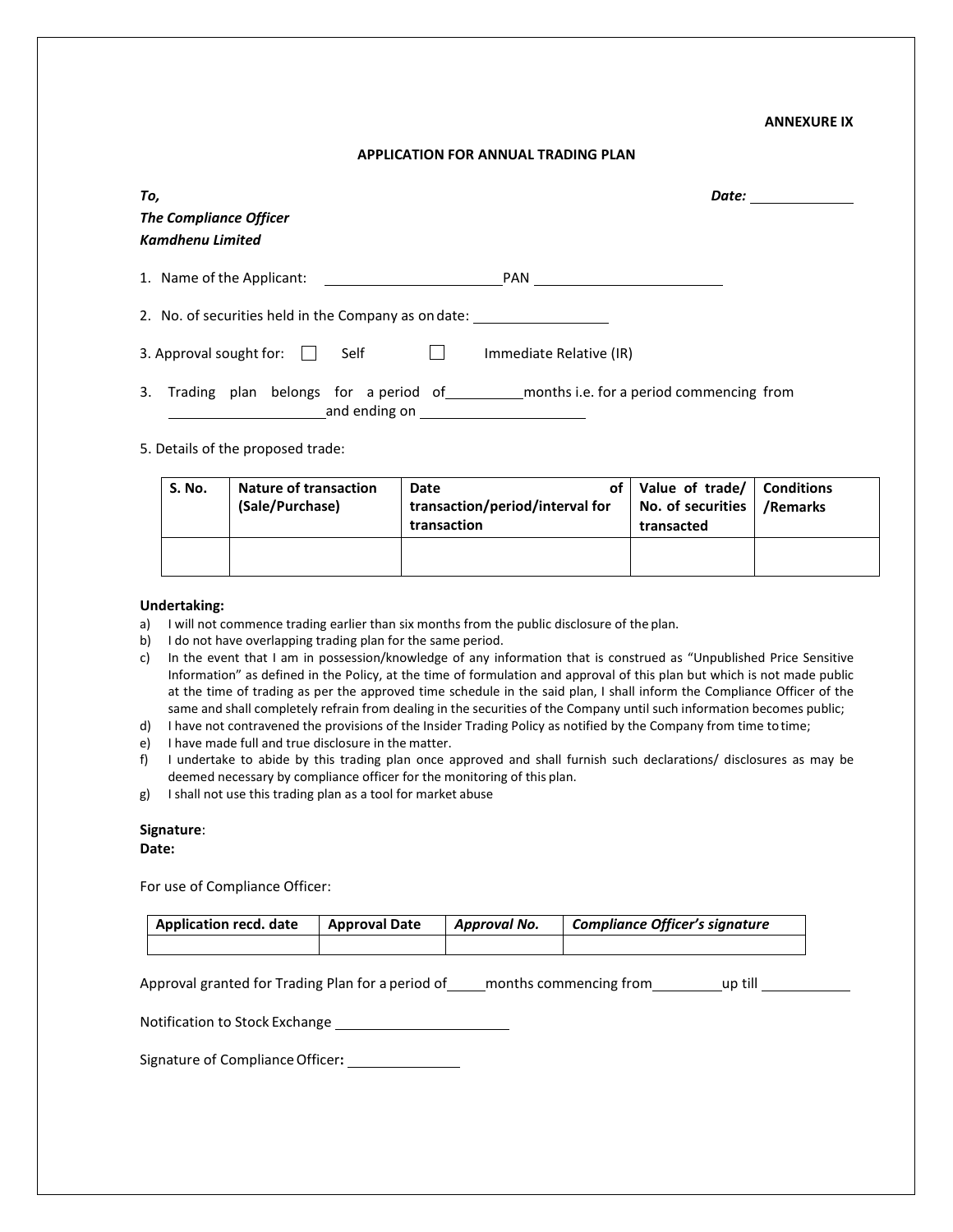# **PENALTY FOR CONTRAVENTION OF CODE OF INTERNAL PROCEDURES & CONDUCT FOR PREVENTION OF INSIDER TRADING OF THE COMPANY**

The Code requires Specified Persons and their Immediate Relatives to seek prior approval for any transaction in the Securities of the Company, report such transaction(s) and submit certain periodic reports and documentation. The Code also prohibits any transaction in Securities during Non-Trading Period. It is strongly recommended that the employees go through and strictly adhere to the Code and the SEBI ([Prohibition of] Insider Trading) Regulations, 1992.

The Code inter-alia requires:

- 1. Obtaining pre-clearance for certain transactions;
- 2. Reporting / declaring transactions in Securities of the Company within a stipulated time period;
- 3. Prohibition on trading in securities during Non-Trading Period.

#### **Penal provisions**

In terms of the Code, the Company will take appropriate disciplinary action against the defaulters for not complying with the Code. Please note that the following action shall be taken for any noncompliance with the Code, in addition to the actions that may be taken by SEBI or other authorities.

|    | Not obtaining pre-clearance for trading (buying/selling) in the Securities*:                                                                          |
|----|-------------------------------------------------------------------------------------------------------------------------------------------------------|
|    | First instance: Warning                                                                                                                               |
| 1. | Second instance: A fine of upto 5% of the gross value of the transaction                                                                              |
|    | Third instance: A fine of upto 10% of the gross value of the transaction                                                                              |
|    | Fourth instance: Action as may be decided by the Board of Directors                                                                                   |
|    | (* this includes trading in Securities above the approved limits)                                                                                     |
|    | Delay in reporting/declaring transactions (buy/sell) in the Securities within the stipulated                                                          |
|    | time (including a 'nil' report):                                                                                                                      |
|    | First instance: Warning                                                                                                                               |
| 2. | Second instance: A fine of Rs. 1,000/- per day of default upto the first 10 days of default                                                           |
|    | Third instance: A fine of Rs. 2,000/- per day of default upto the first 10 days of default                                                            |
|    | Fourth instance: Action as may be decided by the Board of Directors                                                                                   |
|    | Note: The amount of fine payable for any delay under this category beyond the first 10 days of<br>default would be decided by the Board of Directors. |
|    | Trading during non-trading period (when the trading window is closed):                                                                                |
|    | First instance: Warning                                                                                                                               |
| 3. | Second instance: A fine of 10% of the gross value of transaction                                                                                      |
|    | Third instance: A fine of 20% of the gross value of transaction                                                                                       |
|    | Fourth instance: Action as may be decided by the Board of Directors                                                                                   |
| 4. | Any other non-compliance with the Code:                                                                                                               |
|    | Appropriate action as may be decided by Board of Directors.                                                                                           |

Contd……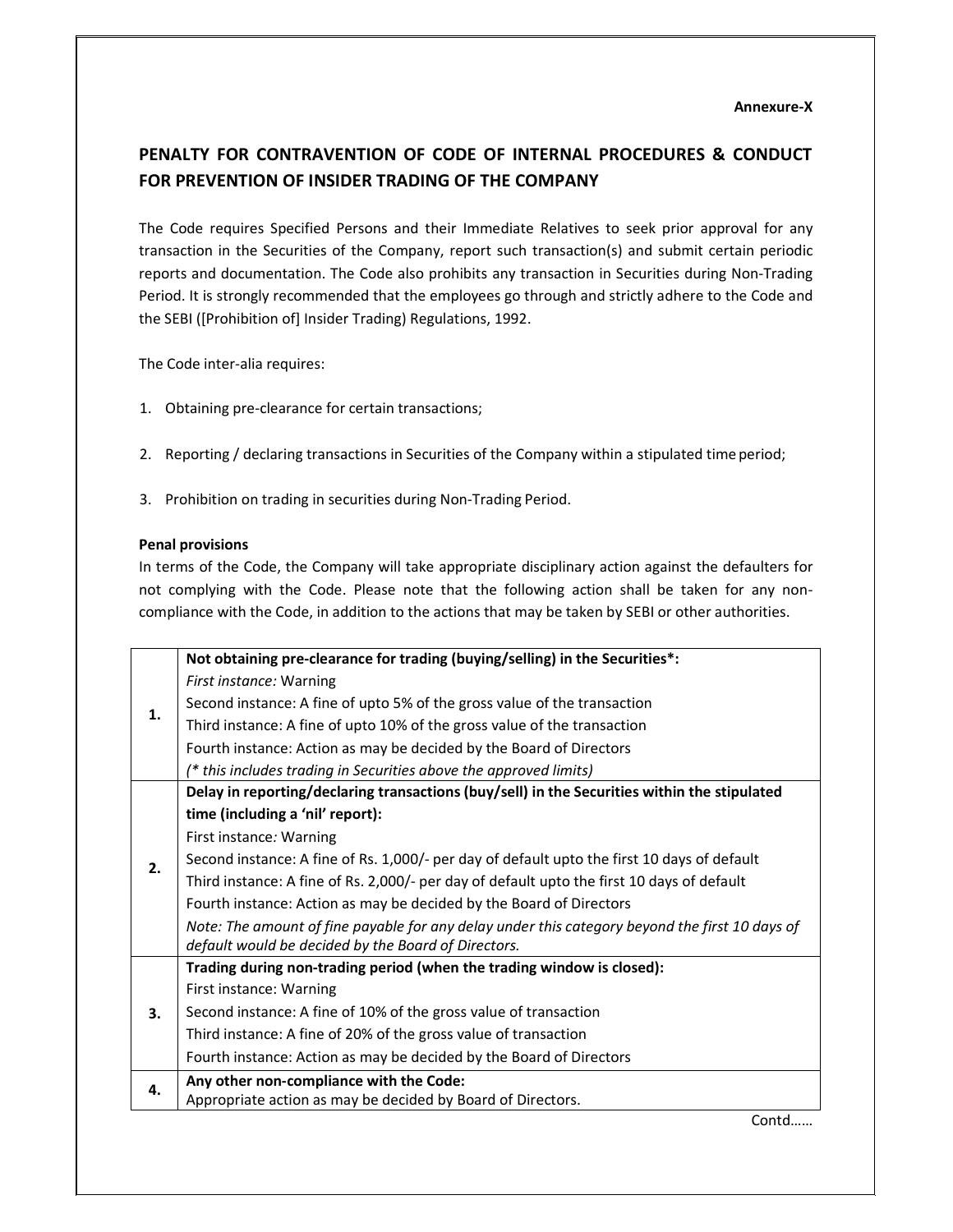The fine stated hereinabove is payable to the Company and the modalities for paying the fine would be separately communicated by the Compliance Officer to the concerned person.

In case of any doubt or dispute with regard to the interpretation or applicability or otherwise of the provisions of the Code or related provisions, the decision of the Board of Directors shall be final.

In case the Board of Directors is required to review any transaction or impose penalties on one of its own members, the concerned member would excuse himself from the Board on that matter and not participate.

The above process shall come into force with immediate effect.